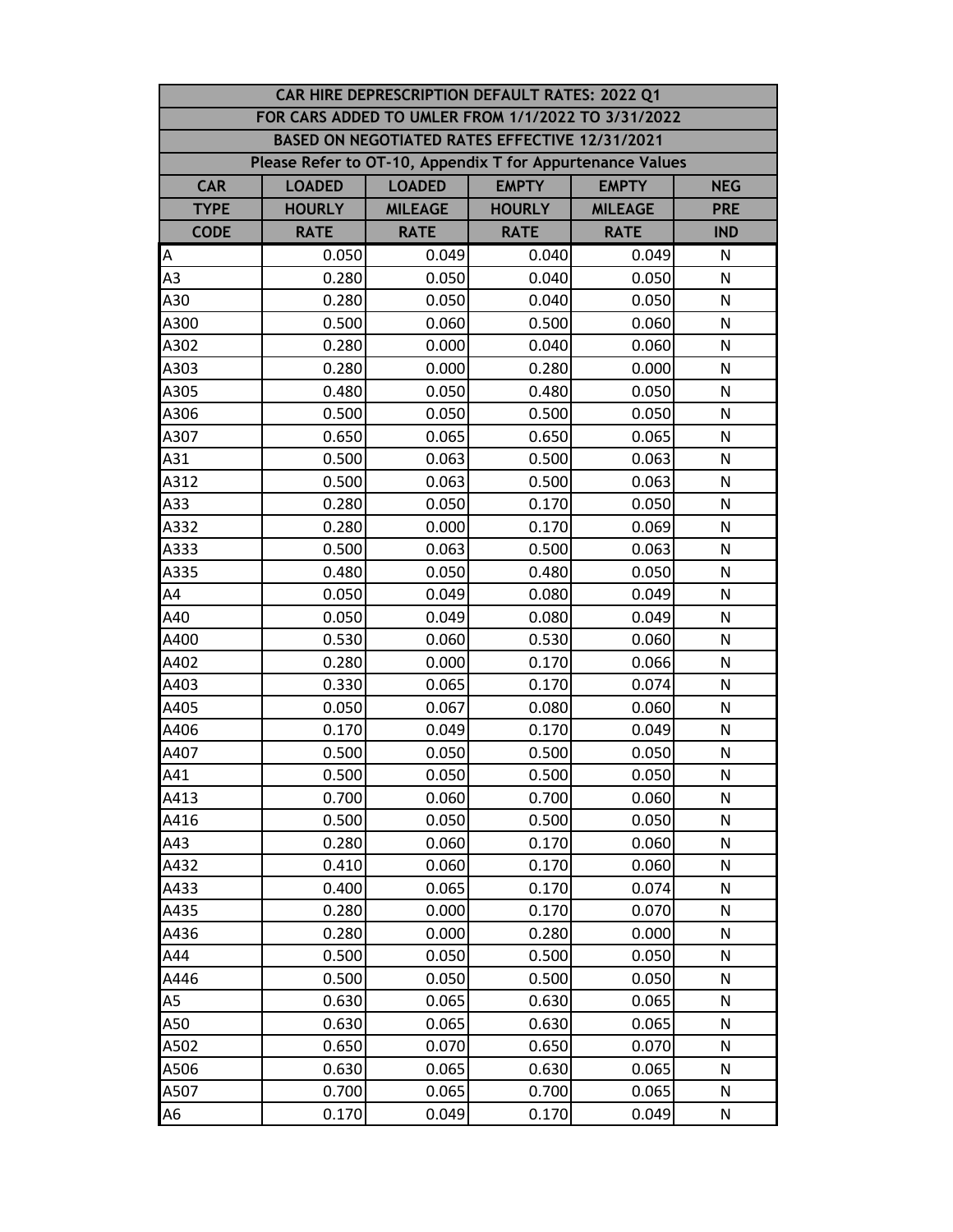|             | CAR HIRE DEPRESCRIPTION DEFAULT RATES: 2022 Q1            |                                                             |                                                |                |              |  |  |  |  |
|-------------|-----------------------------------------------------------|-------------------------------------------------------------|------------------------------------------------|----------------|--------------|--|--|--|--|
|             | FOR CARS ADDED TO UMLER FROM 1/1/2022 TO 3/31/2022        |                                                             |                                                |                |              |  |  |  |  |
|             |                                                           |                                                             | BASED ON NEGOTIATED RATES EFFECTIVE 12/31/2021 |                |              |  |  |  |  |
|             | Please Refer to OT-10, Appendix T for Appurtenance Values |                                                             |                                                |                |              |  |  |  |  |
| <b>CAR</b>  | <b>LOADED</b>                                             | <b>EMPTY</b><br><b>LOADED</b><br><b>EMPTY</b><br><b>NEG</b> |                                                |                |              |  |  |  |  |
| <b>TYPE</b> | <b>HOURLY</b>                                             | <b>MILEAGE</b>                                              | <b>HOURLY</b>                                  | <b>MILEAGE</b> | <b>PRE</b>   |  |  |  |  |
| <b>CODE</b> | <b>RATE</b>                                               | <b>RATE</b>                                                 | <b>RATE</b>                                    | <b>RATE</b>    | <b>IND</b>   |  |  |  |  |
| A60         | 0.170                                                     | 0.049                                                       | 0.170                                          | 0.060          | N            |  |  |  |  |
| A602        | 0.280                                                     | 0.000                                                       | 0.280                                          | 0.000          | N            |  |  |  |  |
| A603        | 0.500                                                     | 0.060                                                       | 0.500                                          | 0.060          | N            |  |  |  |  |
| A605        | 0.280                                                     | 0.000                                                       | 0.280                                          | 0.000          | N            |  |  |  |  |
| A606        | 0.170                                                     | 0.049                                                       | 0.170                                          | 0.077          | N            |  |  |  |  |
| A607        | 0.600                                                     | 0.060                                                       | 0.600                                          | 0.060          | N            |  |  |  |  |
| A61         | 0.730                                                     | 0.070                                                       | 0.730                                          | 0.070          | N            |  |  |  |  |
| A616        | 0.730                                                     | 0.070                                                       | 0.730                                          | 0.070          | N            |  |  |  |  |
| A63         | 0.190                                                     | 0.049                                                       | 0.170                                          | 0.049          | N            |  |  |  |  |
| A632        | 0.280                                                     | 0.000                                                       | 0.170                                          | 0.072          | N            |  |  |  |  |
| A633        | 0.500                                                     | 0.050                                                       | 0.500                                          | 0.050          | N            |  |  |  |  |
| A635        | 0.550                                                     | 0.080                                                       | 0.550                                          | 0.080          | N            |  |  |  |  |
| A636        | 0.190                                                     | 0.049                                                       | 0.170                                          | 0.049          | N            |  |  |  |  |
| A64         | 0.600                                                     | 0.060                                                       | 0.600                                          | 0.060          | N            |  |  |  |  |
| A646        | 0.600                                                     | 0.060                                                       | 0.600                                          | 0.060          | N            |  |  |  |  |
| A8          | 0.700                                                     | 0.060                                                       | 0.700                                          | 0.060          | N            |  |  |  |  |
| A80         | 0.700                                                     | 0.060                                                       | 0.700                                          | 0.060          | N            |  |  |  |  |
| A800        | 0.830                                                     | 0.070                                                       | 0.830                                          | 0.070          | $\mathsf{N}$ |  |  |  |  |
| A806        | 0.700                                                     | 0.060                                                       | 0.700                                          | 0.060          | N            |  |  |  |  |
| A81         | 0.750                                                     | 0.070                                                       | 0.750                                          | 0.070          | N            |  |  |  |  |
| A816        | 0.750                                                     | 0.070                                                       | 0.750                                          | 0.070          | N            |  |  |  |  |
| A83         | 0.700                                                     | 0.060                                                       | 0.700                                          | 0.060          | N            |  |  |  |  |
| A836        | 0.700                                                     | 0.060                                                       | 0.700                                          | 0.060          | N            |  |  |  |  |
| B           | 0.330                                                     | 0.045                                                       | 0.330                                          | 0.045          | ${\sf N}$    |  |  |  |  |
| <b>B3</b>   | 0.330                                                     | 0.045                                                       | 0.330                                          | 0.045          | N            |  |  |  |  |
| <b>B30</b>  | 0.450                                                     | 0.045                                                       | 0.450                                          | 0.045          | N            |  |  |  |  |
| <b>B304</b> | 0.450                                                     | 0.045                                                       | 0.450                                          | 0.045          | N            |  |  |  |  |
| <b>B305</b> | 0.530                                                     | 0.060                                                       | 0.530                                          | 0.060          | N            |  |  |  |  |
| <b>B31</b>  | 0.330                                                     | 0.050                                                       | 0.330                                          | 0.050          | N            |  |  |  |  |
| <b>B314</b> | 0.330                                                     | 0.050                                                       | 0.330                                          | 0.050          | $\mathsf{N}$ |  |  |  |  |
| <b>B4</b>   | 0.450                                                     | 0.045                                                       | 0.450                                          | 0.045          | N            |  |  |  |  |
| <b>B41</b>  | 0.450                                                     | 0.045                                                       | 0.450                                          | 0.045          | N            |  |  |  |  |
| B414        | 0.450                                                     | 0.045                                                       | 0.450                                          | 0.045          | N            |  |  |  |  |
| B417        | 0.480                                                     | 0.050                                                       | 0.480                                          | 0.050          | N            |  |  |  |  |
| <b>B42</b>  | 0.500                                                     | 0.060                                                       | 0.500                                          | 0.060          | N            |  |  |  |  |
| B424        | 0.500                                                     | 0.060                                                       | 0.500                                          | 0.060          | N            |  |  |  |  |
| <b>B43</b>  | 0.580                                                     | 0.050                                                       | 0.580                                          | 0.050          | N            |  |  |  |  |
| B435        | 0.750                                                     | 0.070                                                       | 0.750                                          | 0.070          | N            |  |  |  |  |
| B437        | 0.580                                                     | 0.050                                                       | 0.580                                          | 0.050          | ${\sf N}$    |  |  |  |  |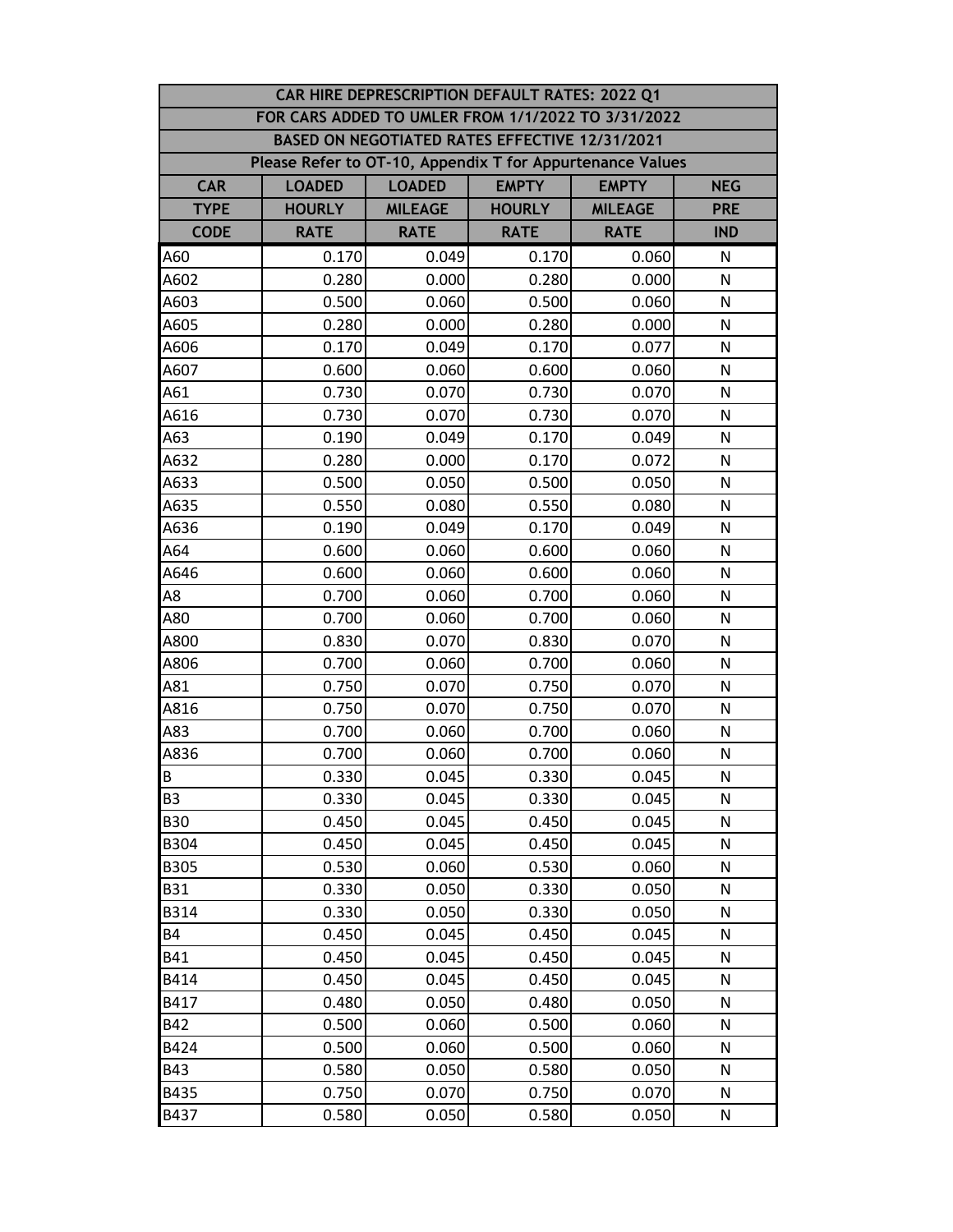| CAR HIRE DEPRESCRIPTION DEFAULT RATES: 2022 Q1 |                                                           |                                                             |                                                |                |              |  |  |  |  |
|------------------------------------------------|-----------------------------------------------------------|-------------------------------------------------------------|------------------------------------------------|----------------|--------------|--|--|--|--|
|                                                | FOR CARS ADDED TO UMLER FROM 1/1/2022 TO 3/31/2022        |                                                             |                                                |                |              |  |  |  |  |
|                                                |                                                           |                                                             | BASED ON NEGOTIATED RATES EFFECTIVE 12/31/2021 |                |              |  |  |  |  |
|                                                | Please Refer to OT-10, Appendix T for Appurtenance Values |                                                             |                                                |                |              |  |  |  |  |
| <b>CAR</b>                                     | <b>LOADED</b>                                             | <b>EMPTY</b><br><b>LOADED</b><br><b>EMPTY</b><br><b>NEG</b> |                                                |                |              |  |  |  |  |
| <b>TYPE</b>                                    | <b>HOURLY</b>                                             | <b>MILEAGE</b>                                              | <b>HOURLY</b>                                  | <b>MILEAGE</b> | <b>PRE</b>   |  |  |  |  |
| <b>CODE</b>                                    | <b>RATE</b>                                               | <b>RATE</b>                                                 | <b>RATE</b>                                    | <b>RATE</b>    | <b>IND</b>   |  |  |  |  |
| <b>B5</b>                                      | 0.630                                                     | 0.065                                                       | 0.630                                          | 0.065          | N            |  |  |  |  |
| <b>B53</b>                                     | 0.630                                                     | 0.065                                                       | 0.630                                          | 0.065          | N            |  |  |  |  |
| <b>B537</b>                                    | 0.630                                                     | 0.065                                                       | 0.630                                          | 0.065          | N            |  |  |  |  |
| <b>B6</b>                                      | 0.550                                                     | 0.060                                                       | 0.550                                          | 0.060          | N            |  |  |  |  |
| <b>B60</b>                                     | 0.550                                                     | 0.080                                                       | 0.550                                          | 0.080          | N            |  |  |  |  |
| B607                                           | 0.550                                                     | 0.080                                                       | 0.550                                          | 0.080          | N            |  |  |  |  |
| <b>B61</b>                                     | 0.800                                                     | 0.070                                                       | 0.800                                          | 0.070          | N            |  |  |  |  |
| B617                                           | 0.800                                                     | 0.070                                                       | 0.800                                          | 0.070          | N            |  |  |  |  |
| <b>B62</b>                                     | 0.550                                                     | 0.060                                                       | 0.550                                          | 0.060          | N            |  |  |  |  |
| B625                                           | 0.600                                                     | 0.060                                                       | 0.600                                          | 0.060          | N            |  |  |  |  |
| B627                                           | 0.550                                                     | 0.080                                                       | 0.550                                          | 0.080          | N            |  |  |  |  |
| <b>B63</b>                                     | 0.550                                                     | 0.065                                                       | 0.550                                          | 0.065          | N            |  |  |  |  |
| B634                                           | 0.780                                                     | 0.065                                                       | 0.780                                          | 0.065          | N            |  |  |  |  |
| B635                                           | 0.550                                                     | 0.080                                                       | 0.550                                          | 0.080          | N            |  |  |  |  |
| B637                                           | 0.600                                                     | 0.070                                                       | 0.600                                          | 0.070          | N            |  |  |  |  |
| B8                                             | 0.750                                                     | 0.070                                                       | 0.750                                          | 0.070          | N            |  |  |  |  |
| <b>B82</b>                                     | 0.750                                                     | 0.070                                                       | 0.750                                          | 0.070          | N            |  |  |  |  |
| B827                                           | 0.750                                                     | 0.070                                                       | 0.750                                          | 0.070          | $\mathsf{N}$ |  |  |  |  |
| $\mathsf{C}$                                   | 0.050                                                     | 0.040                                                       | 0.010                                          | 0.010          | N            |  |  |  |  |
| C1                                             | 0.050                                                     | 0.062                                                       | 0.010                                          | 0.010          | N            |  |  |  |  |
| C11                                            | 0.050                                                     | 0.062                                                       | 0.010                                          | 0.010          | N            |  |  |  |  |
| C111                                           | 0.400                                                     | 0.000                                                       | 0.400                                          | 0.000          | N            |  |  |  |  |
| C112                                           | 0.050                                                     | 0.077                                                       | 0.050                                          | 0.077          | N            |  |  |  |  |
| C113                                           | 0.290                                                     | 0.062                                                       | 0.010                                          | 0.010          | ${\sf N}$    |  |  |  |  |
| C114                                           | 0.490                                                     | 0.065                                                       | 0.490                                          | 0.065          | N            |  |  |  |  |
| C <sub>2</sub>                                 | 0.610                                                     | 0.060                                                       | 0.610                                          | 0.060          | N            |  |  |  |  |
| C <sub>21</sub>                                | 0.610                                                     | 0.060                                                       | 0.610                                          | 0.060          | N            |  |  |  |  |
| C <sub>213</sub>                               | 0.610                                                     | 0.060                                                       | 0.610                                          | 0.060          | N            |  |  |  |  |
| C <sub>3</sub>                                 | 0.450                                                     | 0.040                                                       | 0.450                                          | 0.040          | N            |  |  |  |  |
| C31                                            | 0.450                                                     | 0.040                                                       | 0.450                                          | 0.040          | ${\sf N}$    |  |  |  |  |
| C313                                           | 0.450                                                     | 0.040                                                       | 0.450                                          | 0.040          | N            |  |  |  |  |
| C314                                           | 0.550                                                     | 0.065                                                       | 0.550                                          | 0.065          | N            |  |  |  |  |
| C <sub>4</sub>                                 | 0.500                                                     | 0.050                                                       | 0.500                                          | 0.050          | N            |  |  |  |  |
| C41                                            | 0.500                                                     | 0.050                                                       | 0.500                                          | 0.050          | N            |  |  |  |  |
| C413                                           | 0.500                                                     | 0.050                                                       | 0.500                                          | 0.050          | N            |  |  |  |  |
| C <sub>6</sub>                                 | 0.730                                                     | 0.070                                                       | 0.730                                          | 0.070          | N            |  |  |  |  |
| C61                                            | 0.730                                                     | 0.070                                                       | 0.730                                          | 0.070          | N            |  |  |  |  |
| C614                                           | 0.730                                                     | 0.070                                                       | 0.730                                          | 0.070          | N            |  |  |  |  |
| E                                              | 0.210                                                     | 0.040                                                       | 0.070                                          | 0.040          | N            |  |  |  |  |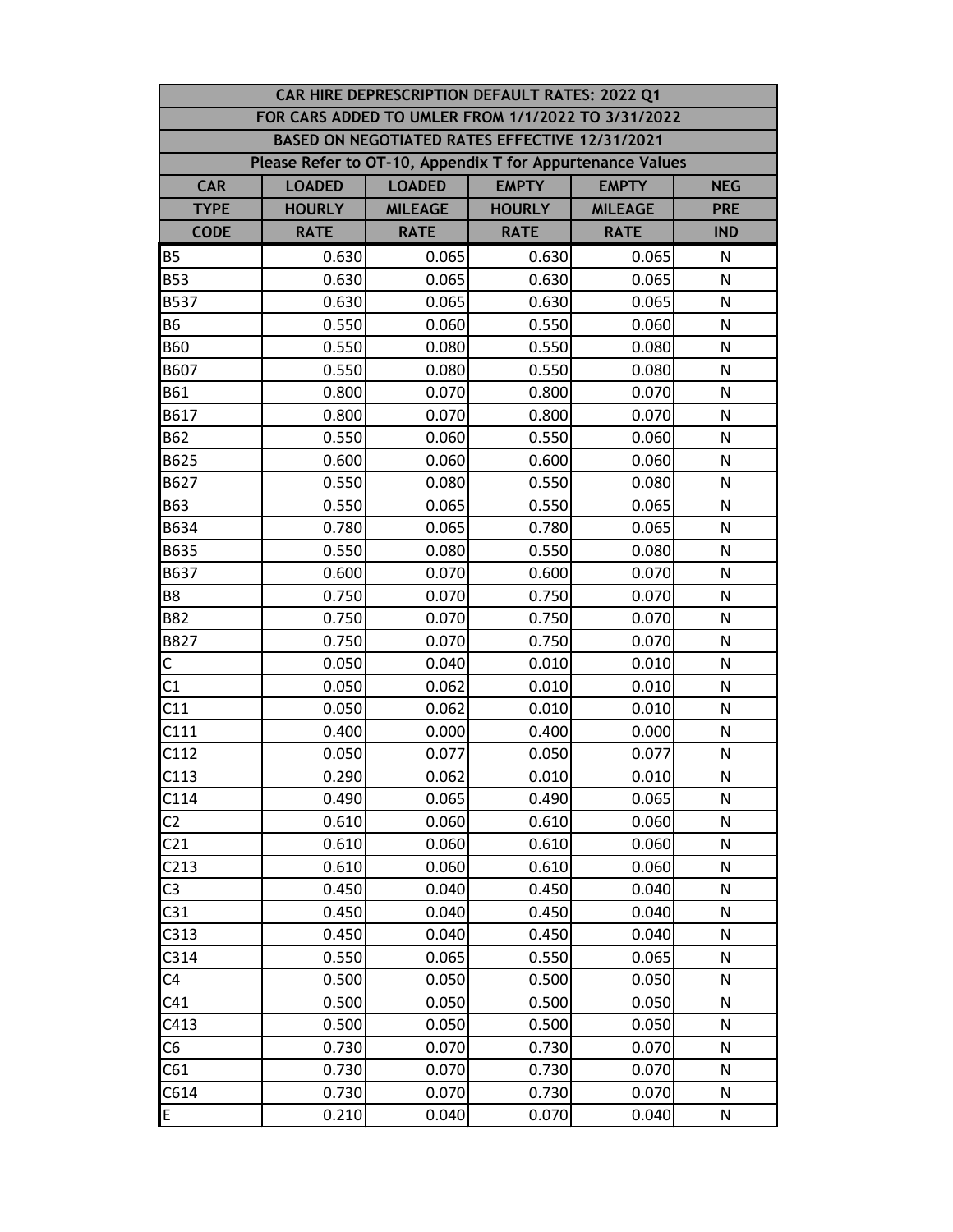|                | CAR HIRE DEPRESCRIPTION DEFAULT RATES: 2022 Q1            |                                                             |                                                |                |              |  |  |
|----------------|-----------------------------------------------------------|-------------------------------------------------------------|------------------------------------------------|----------------|--------------|--|--|
|                | FOR CARS ADDED TO UMLER FROM 1/1/2022 TO 3/31/2022        |                                                             |                                                |                |              |  |  |
|                |                                                           |                                                             | BASED ON NEGOTIATED RATES EFFECTIVE 12/31/2021 |                |              |  |  |
|                | Please Refer to OT-10, Appendix T for Appurtenance Values |                                                             |                                                |                |              |  |  |
| <b>CAR</b>     | <b>LOADED</b>                                             | <b>EMPTY</b><br><b>LOADED</b><br><b>EMPTY</b><br><b>NEG</b> |                                                |                |              |  |  |
| <b>TYPE</b>    | <b>HOURLY</b>                                             | <b>MILEAGE</b>                                              | <b>HOURLY</b>                                  | <b>MILEAGE</b> | <b>PRE</b>   |  |  |
| <b>CODE</b>    | <b>RATE</b>                                               | <b>RATE</b>                                                 | <b>RATE</b>                                    | <b>RATE</b>    | <b>IND</b>   |  |  |
| E <sub>1</sub> | 0.250                                                     | 0.040                                                       | 0.070                                          | 0.040          | N            |  |  |
| E10            | 0.250                                                     | 0.040                                                       | 0.070                                          | 0.040          | N            |  |  |
| E104           | 0.620                                                     | 0.070                                                       | 0.620                                          | 0.070          | N            |  |  |
| E105           | 0.500                                                     | 0.050                                                       | 0.070                                          | 0.070          | N            |  |  |
| E106           | 0.250                                                     | 0.040                                                       | 0.250                                          | 0.040          | N            |  |  |
| E11            | 0.310                                                     | 0.050                                                       | 0.310                                          | 0.050          | N            |  |  |
| E114           | 0.500                                                     | 0.050                                                       | 0.500                                          | 0.050          | N            |  |  |
| E115           | 0.310                                                     | 0.064                                                       | 0.310                                          | 0.064          | N            |  |  |
| E13            | 0.500                                                     | 0.060                                                       | 0.500                                          | 0.060          | N            |  |  |
| E131           | 0.540                                                     | 0.060                                                       | 0.540                                          | 0.060          | N            |  |  |
| E134           | 0.500                                                     | 0.060                                                       | 0.500                                          | 0.060          | N            |  |  |
| E14            | 0.380                                                     | 0.083                                                       | 0.380                                          | 0.083          | N            |  |  |
| E141           | 0.600                                                     | 0.083                                                       | 0.600                                          | 0.083          | N            |  |  |
| E142           | 0.380                                                     | 0.117                                                       | 0.380                                          | 0.117          | N            |  |  |
| E2             | 0.500                                                     | 0.050                                                       | 0.500                                          | 0.050          | N            |  |  |
| E23            | 0.500                                                     | 0.050                                                       | 0.500                                          | 0.050          | N            |  |  |
| E231           | 0.600                                                     | 0.083                                                       | 0.600                                          | 0.083          | ${\sf N}$    |  |  |
| E232           | 0.500                                                     | 0.050                                                       | 0.500                                          | 0.050          | $\mathsf{N}$ |  |  |
| E24            | 0.520                                                     | 0.083                                                       | 0.520                                          | 0.083          | N            |  |  |
| E241           | 0.600                                                     | 0.083                                                       | 0.600                                          | 0.083          | N            |  |  |
| E242           | 0.520                                                     | 0.100                                                       | 0.520                                          | 0.100          | N            |  |  |
| E <sub>3</sub> | 0.250                                                     | 0.040                                                       | 0.250                                          | 0.040          | N            |  |  |
| E30            | 0.250                                                     | 0.040                                                       | 0.250                                          | 0.040          | N            |  |  |
| E306           | 0.250                                                     | 0.040                                                       | 0.250                                          | 0.040          | ${\sf N}$    |  |  |
| E307           | 0.580                                                     | 0.060                                                       | 0.580                                          | 0.060          | N            |  |  |
| E33            | 0.500                                                     | 0.060                                                       | 0.500                                          | 0.060          | N            |  |  |
| E331           | 0.500                                                     | 0.060                                                       | 0.500                                          | 0.060          | N            |  |  |
| E334           | 0.500                                                     | 0.060                                                       | 0.500                                          | 0.060          | N            |  |  |
| E335           | 0.700                                                     | 0.080                                                       | 0.700                                          | 0.080          | N            |  |  |
| E34            | 0.700                                                     | 0.070                                                       | 0.700                                          | 0.070          | $\mathsf{N}$ |  |  |
| E342           | 0.700                                                     | 0.070                                                       | 0.700                                          | 0.070          | N            |  |  |
| E4             | 0.550                                                     | 0.060                                                       | 0.550                                          | 0.060          | N            |  |  |
| E43            | 0.620                                                     | 0.070                                                       | 0.620                                          | 0.070          | N            |  |  |
| E431           | 0.620                                                     | 0.070                                                       | 0.620                                          | 0.070          | N            |  |  |
| E432           | 0.750                                                     | 0.090                                                       | 0.750                                          | 0.090          | N            |  |  |
| E44            | 0.550                                                     | 0.060                                                       | 0.550                                          | 0.060          | N            |  |  |
| E441           | 0.550                                                     | 0.080                                                       | 0.550                                          | 0.080          | N            |  |  |
| E442           | 0.600                                                     | 0.060                                                       | 0.600                                          | 0.060          | N            |  |  |
| E444           | 0.720                                                     | 0.080                                                       | 0.720                                          | 0.080          | ${\sf N}$    |  |  |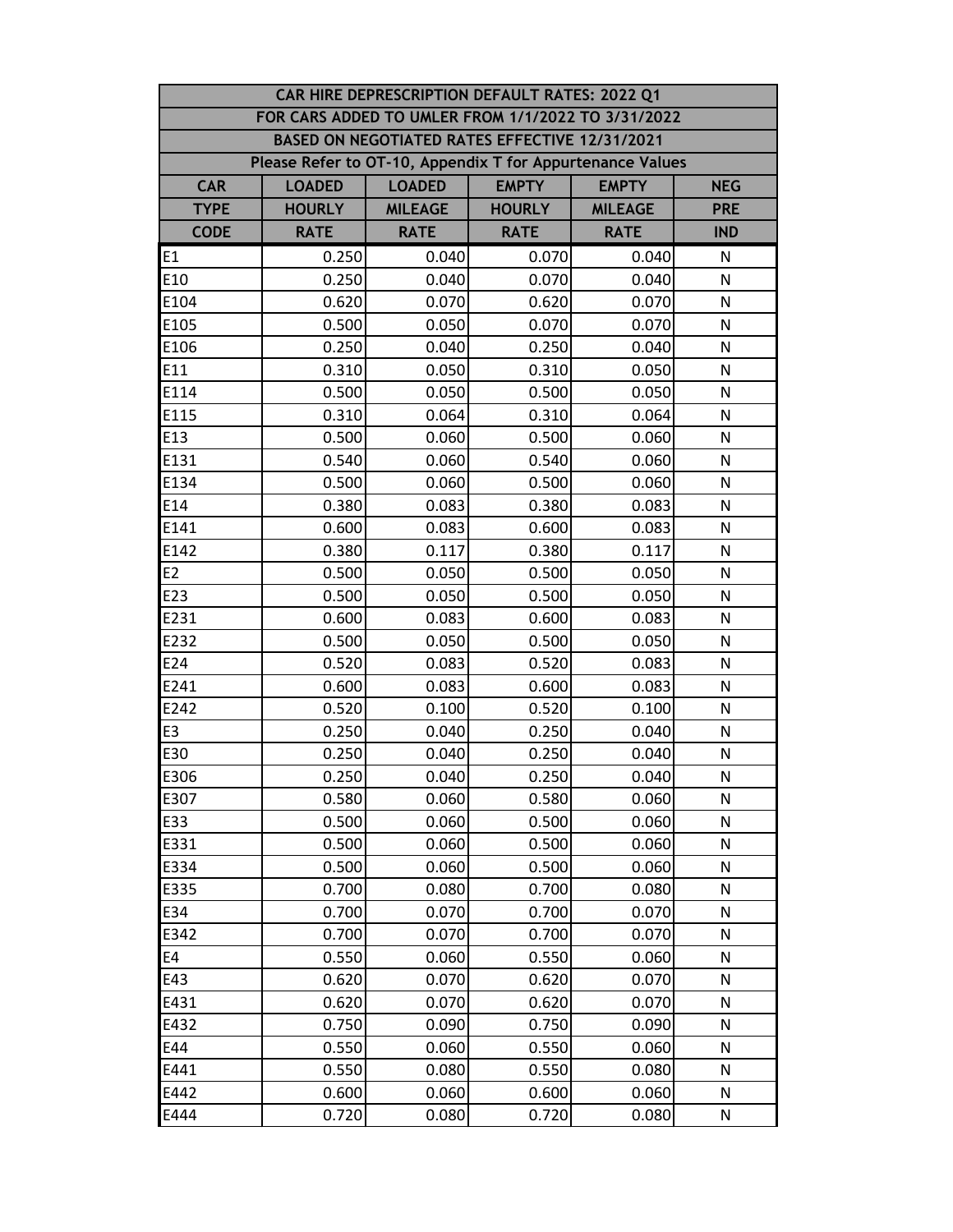|                | CAR HIRE DEPRESCRIPTION DEFAULT RATES: 2022 Q1            |                                                             |                                                |                |              |  |  |
|----------------|-----------------------------------------------------------|-------------------------------------------------------------|------------------------------------------------|----------------|--------------|--|--|
|                | FOR CARS ADDED TO UMLER FROM 1/1/2022 TO 3/31/2022        |                                                             |                                                |                |              |  |  |
|                |                                                           |                                                             | BASED ON NEGOTIATED RATES EFFECTIVE 12/31/2021 |                |              |  |  |
|                | Please Refer to OT-10, Appendix T for Appurtenance Values |                                                             |                                                |                |              |  |  |
| <b>CAR</b>     | <b>LOADED</b>                                             | <b>EMPTY</b><br><b>LOADED</b><br><b>EMPTY</b><br><b>NEG</b> |                                                |                |              |  |  |
| <b>TYPE</b>    | <b>HOURLY</b>                                             | <b>MILEAGE</b>                                              | <b>HOURLY</b>                                  | <b>MILEAGE</b> | <b>PRE</b>   |  |  |
| <b>CODE</b>    | <b>RATE</b>                                               | <b>RATE</b>                                                 | <b>RATE</b>                                    | <b>RATE</b>    | <b>IND</b>   |  |  |
| E <sub>5</sub> | 0.210                                                     | 0.040                                                       | 0.200                                          | 0.040          | N            |  |  |
| E50            | 0.400                                                     | 0.040                                                       | 0.400                                          | 0.040          | N            |  |  |
| E504           | 0.400                                                     | 0.040                                                       | 0.400                                          | 0.040          | N            |  |  |
| E507           | 0.400                                                     | 0.050                                                       | 0.400                                          | 0.050          | N            |  |  |
| E52            | 0.500                                                     | 0.104                                                       | 0.500                                          | 0.104          | N            |  |  |
| E524           | 0.500                                                     | 0.104                                                       | 0.500                                          | 0.104          | N            |  |  |
| E53            | 0.210                                                     | 0.058                                                       | 0.210                                          | 0.058          | N            |  |  |
| E531           | 0.500                                                     | 0.091                                                       | 0.500                                          | 0.091          | N            |  |  |
| E534           | 0.210                                                     | 0.058                                                       | 0.210                                          | 0.058          | N            |  |  |
| E535           | 0.500                                                     | 0.070                                                       | 0.500                                          | 0.070          | N            |  |  |
| E536           | 0.620                                                     | 0.070                                                       | 0.620                                          | 0.070          | N            |  |  |
| E54            | 0.480                                                     | 0.050                                                       | 0.200                                          | 0.050          | N            |  |  |
| E541           | 0.550                                                     | 0.080                                                       | 0.550                                          | 0.080          | N            |  |  |
| E542           | 0.480                                                     | 0.050                                                       | 0.480                                          | 0.050          | N            |  |  |
| E544           | 0.550                                                     | 0.080                                                       | 0.200                                          | 0.058          | N            |  |  |
| E58            | 0.480                                                     | 0.050                                                       | 0.480                                          | 0.050          | N            |  |  |
| E584           | 0.480                                                     | 0.050                                                       | 0.480                                          | 0.050          | N            |  |  |
| E6             | 0.500                                                     | 0.050                                                       | 0.500                                          | 0.050          | $\mathsf{N}$ |  |  |
| E62            | 0.700                                                     | 0.060                                                       | 0.700                                          | 0.060          | N            |  |  |
| E624           | 0.700                                                     | 0.060                                                       | 0.700                                          | 0.060          | N            |  |  |
| E63            | 0.500                                                     | 0.050                                                       | 0.500                                          | 0.050          | N            |  |  |
| E631           | 0.620                                                     | 0.070                                                       | 0.620                                          | 0.070          | N            |  |  |
| E634           | 0.500                                                     | 0.050                                                       | 0.500                                          | 0.050          | N            |  |  |
| E64            | 0.500                                                     | 0.056                                                       | 0.500                                          | 0.056          | ${\sf N}$    |  |  |
| E641           | 0.590                                                     | 0.070                                                       | 0.590                                          | 0.070          | N            |  |  |
| E642           | 0.500                                                     | 0.056                                                       | 0.500                                          | 0.056          | N            |  |  |
| E644           | 0.620                                                     | 0.070                                                       | 0.620                                          | 0.070          | N            |  |  |
| <b>E7</b>      | 0.500                                                     | 0.060                                                       | 0.500                                          | 0.060          | N            |  |  |
| E70            | 0.600                                                     | 0.085                                                       | 0.600                                          | 0.085          | N            |  |  |
| E707           | 0.600                                                     | 0.085                                                       | 0.600                                          | 0.085          | N            |  |  |
| E71            | 0.650                                                     | 0.080                                                       | 0.650                                          | 0.080          | N            |  |  |
| E717           | 0.650                                                     | 0.080                                                       | 0.650                                          | 0.080          | N            |  |  |
| E73            | 0.500                                                     | 0.060                                                       | 0.500                                          | 0.060          | N            |  |  |
| E731           | 0.590                                                     | 0.070                                                       | 0.590                                          | 0.070          | N            |  |  |
| E734           | 0.570                                                     | 0.060                                                       | 0.570                                          | 0.060          | N            |  |  |
| E735           | 0.500                                                     | 0.090                                                       | 0.500                                          | 0.090          | N            |  |  |
| E74            | 0.650                                                     | 0.110                                                       | 0.650                                          | 0.110          | N            |  |  |
| E745           | 0.650                                                     | 0.110                                                       | 0.650                                          | 0.110          | N            |  |  |
| E8             | 0.500                                                     | 0.090                                                       | 0.500                                          | 0.090          | ${\sf N}$    |  |  |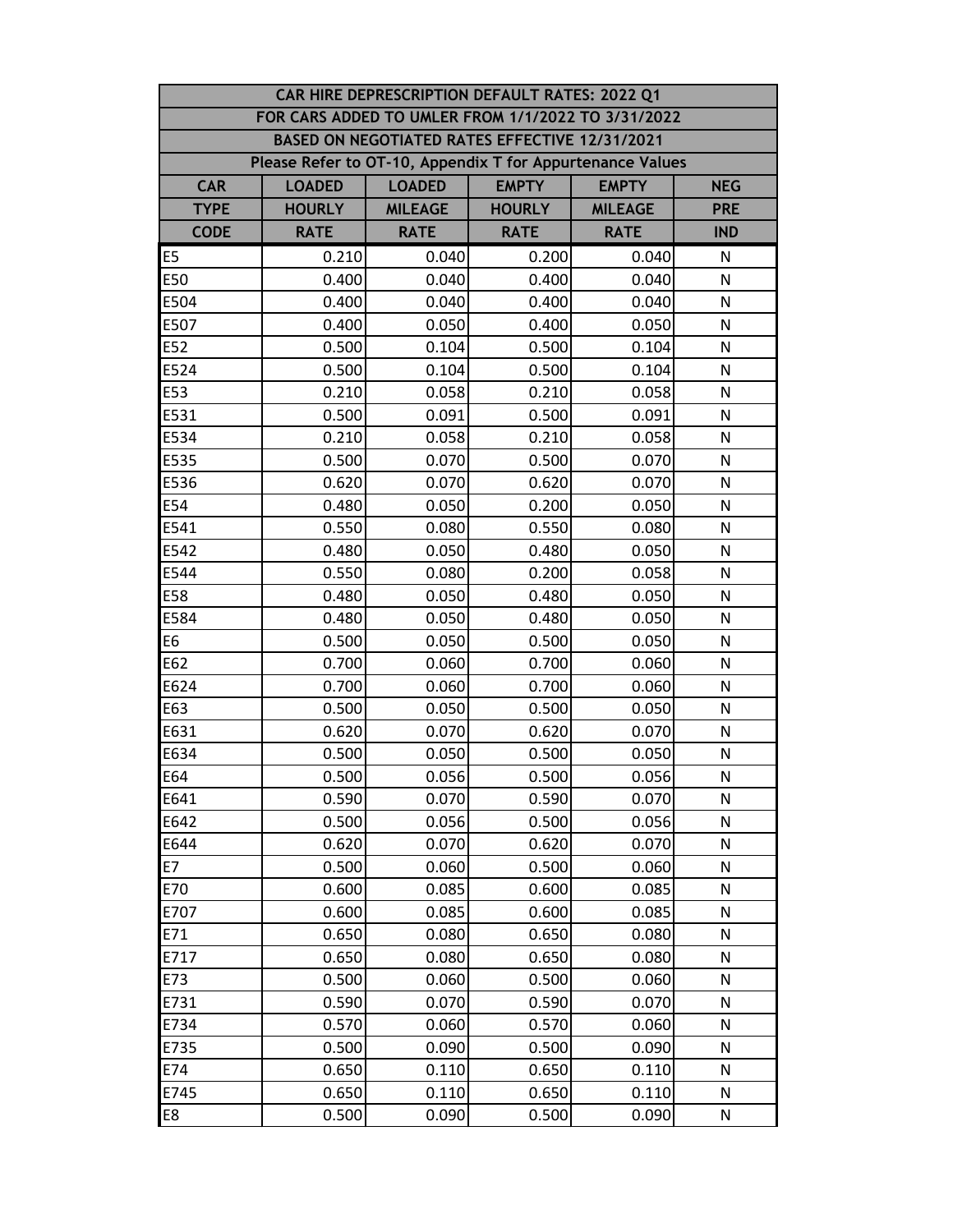| CAR HIRE DEPRESCRIPTION DEFAULT RATES: 2022 Q1 |                                                           |                                                             |                                                |                |              |  |  |  |  |
|------------------------------------------------|-----------------------------------------------------------|-------------------------------------------------------------|------------------------------------------------|----------------|--------------|--|--|--|--|
|                                                | FOR CARS ADDED TO UMLER FROM 1/1/2022 TO 3/31/2022        |                                                             |                                                |                |              |  |  |  |  |
|                                                |                                                           |                                                             | BASED ON NEGOTIATED RATES EFFECTIVE 12/31/2021 |                |              |  |  |  |  |
|                                                | Please Refer to OT-10, Appendix T for Appurtenance Values |                                                             |                                                |                |              |  |  |  |  |
| <b>CAR</b>                                     | <b>LOADED</b>                                             | <b>EMPTY</b><br><b>LOADED</b><br><b>EMPTY</b><br><b>NEG</b> |                                                |                |              |  |  |  |  |
| <b>TYPE</b>                                    | <b>HOURLY</b>                                             | <b>MILEAGE</b>                                              | <b>HOURLY</b>                                  | <b>MILEAGE</b> | <b>PRE</b>   |  |  |  |  |
| <b>CODE</b>                                    | <b>RATE</b>                                               | <b>RATE</b>                                                 | <b>RATE</b>                                    | <b>RATE</b>    | <b>IND</b>   |  |  |  |  |
| E83                                            | 0.500                                                     | 0.090                                                       | 0.500                                          | 0.090          | N            |  |  |  |  |
| E835                                           | 0.500                                                     | 0.090                                                       | 0.500                                          | 0.090          | N            |  |  |  |  |
| F                                              | 0.077                                                     | 0.027                                                       | 0.077                                          | 0.027          | N            |  |  |  |  |
| F1                                             | 0.290                                                     | 0.027                                                       | 0.290                                          | 0.027          | N            |  |  |  |  |
| F <sub>10</sub>                                | 0.420                                                     | 0.050                                                       | 0.420                                          | 0.050          | N            |  |  |  |  |
| F103                                           | 0.420                                                     | 0.066                                                       | 0.420                                          | 0.066          | N            |  |  |  |  |
| F106                                           | 0.500                                                     | 0.050                                                       | 0.500                                          | 0.050          | N            |  |  |  |  |
| F <sub>12</sub>                                | 0.290                                                     | 0.027                                                       | 0.290                                          | 0.027          | N            |  |  |  |  |
| F123                                           | 0.420                                                     | 0.066                                                       | 0.420                                          | 0.066          | N            |  |  |  |  |
| F126                                           | 0.290                                                     | 0.027                                                       | 0.290                                          | 0.027          | N            |  |  |  |  |
| F14                                            | 0.500                                                     | 0.050                                                       | 0.500                                          | 0.050          | N            |  |  |  |  |
| F141                                           | 0.550                                                     | 0.055                                                       | 0.550                                          | 0.055          | N            |  |  |  |  |
| F142                                           | 0.500                                                     | 0.054                                                       | 0.500                                          | 0.054          | $\mathsf{N}$ |  |  |  |  |
| F144                                           | 0.660                                                     | 0.050                                                       | 0.660                                          | 0.050          | N            |  |  |  |  |
| F <sub>15</sub>                                | 0.550                                                     | 0.055                                                       | 0.550                                          | 0.055          | N            |  |  |  |  |
| F151                                           | 0.550                                                     | 0.055                                                       | 0.550                                          | 0.055          | N            |  |  |  |  |
| F17                                            | 0.500                                                     | 0.057                                                       | 0.500                                          | 0.057          | N            |  |  |  |  |
| F172                                           | 0.500                                                     | 0.057                                                       | 0.500                                          | 0.057          | $\mathsf{N}$ |  |  |  |  |
| F176                                           | 0.780                                                     | 0.060                                                       | 0.780                                          | 0.060          | N            |  |  |  |  |
| F <sub>18</sub>                                | 0.550                                                     | 0.050                                                       | 0.550                                          | 0.050          | N            |  |  |  |  |
| F181                                           | 0.550                                                     | 0.050                                                       | 0.550                                          | 0.050          | N            |  |  |  |  |
| F <sub>2</sub>                                 | 0.500                                                     | 0.040                                                       | 0.500                                          | 0.040          | N            |  |  |  |  |
| F20                                            | 0.500                                                     | 0.050                                                       | 0.500                                          | 0.050          | N            |  |  |  |  |
| F203                                           | 0.500                                                     | 0.050                                                       | 0.500                                          | 0.050          | ${\sf N}$    |  |  |  |  |
| F206                                           | 0.590                                                     | 0.057                                                       | 0.590                                          | 0.057          | N            |  |  |  |  |
| F <sub>22</sub>                                | 0.500                                                     | 0.050                                                       | 0.500                                          | 0.050          | N            |  |  |  |  |
| F222                                           | 0.520                                                     | 0.060                                                       | 0.520                                          | 0.060          | N            |  |  |  |  |
| F223                                           | 0.500                                                     | 0.050                                                       | 0.500                                          | 0.050          | N            |  |  |  |  |
| F226                                           | 0.500                                                     | 0.050                                                       | 0.500                                          | 0.050          | N            |  |  |  |  |
| F24                                            | 0.500                                                     | 0.050                                                       | 0.500                                          | 0.050          | N            |  |  |  |  |
| F241                                           | 0.550                                                     | 0.055                                                       | 0.550                                          | 0.055          | N            |  |  |  |  |
| F242                                           | 0.500                                                     | 0.057                                                       | 0.500                                          | 0.057          | N            |  |  |  |  |
| F243                                           | 0.500                                                     | 0.050                                                       | 0.500                                          | 0.050          | N            |  |  |  |  |
| F <sub>25</sub>                                | 0.500                                                     | 0.050                                                       | 0.500                                          | 0.050          | N            |  |  |  |  |
| F251                                           | 0.500                                                     | 0.055                                                       | 0.500                                          | 0.055          | N            |  |  |  |  |
| F252                                           | 0.500                                                     | 0.054                                                       | 0.500                                          | 0.054          | N            |  |  |  |  |
| F253                                           | 0.500                                                     | 0.050                                                       | 0.500                                          | 0.050          | N            |  |  |  |  |
| F255                                           | 0.500                                                     | 0.050                                                       | 0.500                                          | 0.050          | N            |  |  |  |  |
| F256                                           | 0.500                                                     | 0.050                                                       | 0.500                                          | 0.050          | ${\sf N}$    |  |  |  |  |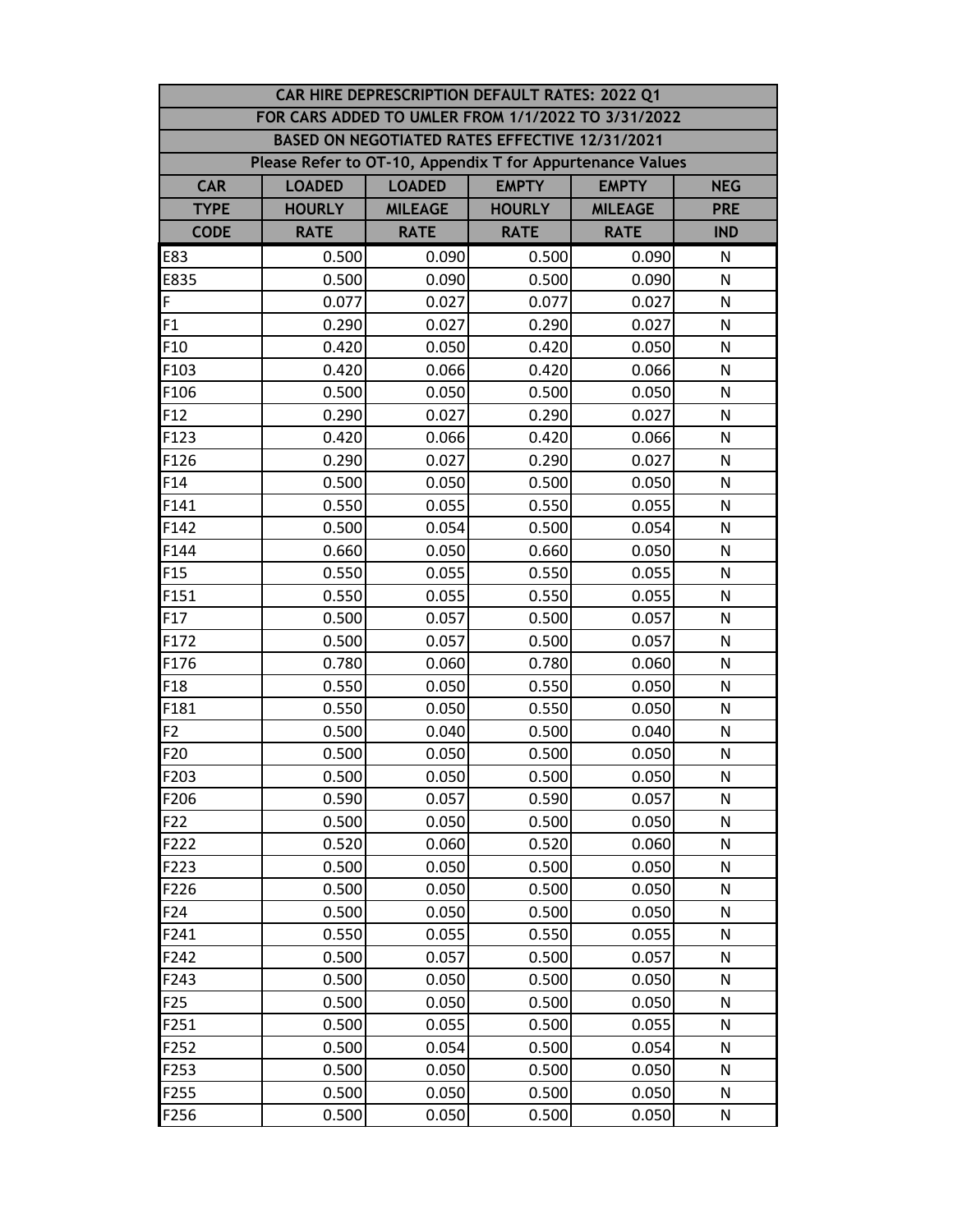|                 | CAR HIRE DEPRESCRIPTION DEFAULT RATES: 2022 Q1            |                                                             |                                                |                |              |  |  |  |
|-----------------|-----------------------------------------------------------|-------------------------------------------------------------|------------------------------------------------|----------------|--------------|--|--|--|
|                 | FOR CARS ADDED TO UMLER FROM 1/1/2022 TO 3/31/2022        |                                                             |                                                |                |              |  |  |  |
|                 |                                                           |                                                             | BASED ON NEGOTIATED RATES EFFECTIVE 12/31/2021 |                |              |  |  |  |
|                 | Please Refer to OT-10, Appendix T for Appurtenance Values |                                                             |                                                |                |              |  |  |  |
| <b>CAR</b>      | <b>LOADED</b>                                             | <b>EMPTY</b><br><b>LOADED</b><br><b>EMPTY</b><br><b>NEG</b> |                                                |                |              |  |  |  |
| <b>TYPE</b>     | <b>HOURLY</b>                                             | <b>MILEAGE</b>                                              | <b>HOURLY</b>                                  | <b>MILEAGE</b> | <b>PRE</b>   |  |  |  |
| <b>CODE</b>     | <b>RATE</b>                                               | <b>RATE</b>                                                 | <b>RATE</b>                                    | <b>RATE</b>    | <b>IND</b>   |  |  |  |
| F <sub>27</sub> | 0.500                                                     | 0.040                                                       | 0.500                                          | 0.040          | N            |  |  |  |
| F272            | 0.500                                                     | 0.057                                                       | 0.500                                          | 0.057          | N            |  |  |  |
| F273            | 0.500                                                     | 0.040                                                       | 0.500                                          | 0.040          | N            |  |  |  |
| F28             | 0.550                                                     | 0.050                                                       | 0.550                                          | 0.050          | N            |  |  |  |
| F281            | 0.550                                                     | 0.050                                                       | 0.550                                          | 0.050          | N            |  |  |  |
| F283            | 0.720                                                     | 0.060                                                       | 0.720                                          | 0.060          | N            |  |  |  |
| F <sub>3</sub>  | 0.077                                                     | 0.040                                                       | 0.077                                          | 0.040          | N            |  |  |  |
| F30             | 0.500                                                     | 0.050                                                       | 0.500                                          | 0.050          | N            |  |  |  |
| F302            | 0.500                                                     | 0.057                                                       | 0.500                                          | 0.057          | N            |  |  |  |
| F303            | 0.540                                                     | 0.060                                                       | 0.540                                          | 0.060          | N            |  |  |  |
| F306            | 0.500                                                     | 0.050                                                       | 0.500                                          | 0.050          | N            |  |  |  |
| F31             | 0.600                                                     | 0.060                                                       | 0.600                                          | 0.060          | N            |  |  |  |
| F313            | 0.600                                                     | 0.060                                                       | 0.600                                          | 0.060          | N            |  |  |  |
| F32             | 0.420                                                     | 0.051                                                       | 0.420                                          | 0.051          | N            |  |  |  |
| F323            | 0.420                                                     | 0.051                                                       | 0.420                                          | 0.051          | N            |  |  |  |
| F326            | 0.600                                                     | 0.060                                                       | 0.600                                          | 0.060          | N            |  |  |  |
| F34             | 0.500                                                     | 0.050                                                       | 0.500                                          | 0.050          | N            |  |  |  |
| F341            | 0.600                                                     | 0.060                                                       | 0.600                                          | 0.060          | $\mathsf{N}$ |  |  |  |
| F342            | 0.500                                                     | 0.057                                                       | 0.500                                          | 0.057          | N            |  |  |  |
| F343            | 0.500                                                     | 0.050                                                       | 0.500                                          | 0.050          | N            |  |  |  |
| F35             | 0.500                                                     | 0.050                                                       | 0.500                                          | 0.050          | N            |  |  |  |
| F351            | 0.640                                                     | 0.065                                                       | 0.640                                          | 0.065          | N            |  |  |  |
| F353            | 0.500                                                     | 0.050                                                       | 0.500                                          | 0.050          | N            |  |  |  |
| F355            | 0.500                                                     | 0.050                                                       | 0.500                                          | 0.050          | ${\sf N}$    |  |  |  |
| F37             | 0.500                                                     | 0.040                                                       | 0.500                                          | 0.040          | N            |  |  |  |
| F372            | 0.500                                                     | 0.056                                                       | 0.500                                          | 0.056          | N            |  |  |  |
| F373            | 0.500                                                     | 0.040                                                       | 0.500                                          | 0.040          | N            |  |  |  |
| F38             | 0.077                                                     | 0.060                                                       | 0.077                                          | 0.060          | N            |  |  |  |
| F383            | 0.077                                                     | 0.060                                                       | 0.077                                          | 0.060          | N            |  |  |  |
| F384            | 0.750                                                     | 0.060                                                       | 0.750                                          | 0.060          | N            |  |  |  |
| F4              | 0.300                                                     | 0.050                                                       | 0.300                                          | 0.050          | N            |  |  |  |
| F40             | 0.500                                                     | 0.050                                                       | 0.500                                          | 0.050          | N            |  |  |  |
| F403            | 0.500                                                     | 0.050                                                       | 0.500                                          | 0.050          | N            |  |  |  |
| F404            | 3.800                                                     | 0.120                                                       | 3.800                                          | 0.120          | N            |  |  |  |
| F405            | 2.250                                                     | 0.100                                                       | 2.250                                          | 0.100          | N            |  |  |  |
| F41             | 0.420                                                     | 0.060                                                       | 0.420                                          | 0.060          | N            |  |  |  |
| F411            | 0.420                                                     | 0.064                                                       | 0.420                                          | 0.064          | N            |  |  |  |
| F413            | 0.600                                                     | 0.060                                                       | 0.600                                          | 0.060          | N            |  |  |  |
| F42             | 0.500                                                     | 0.050                                                       | 0.500                                          | 0.050          | ${\sf N}$    |  |  |  |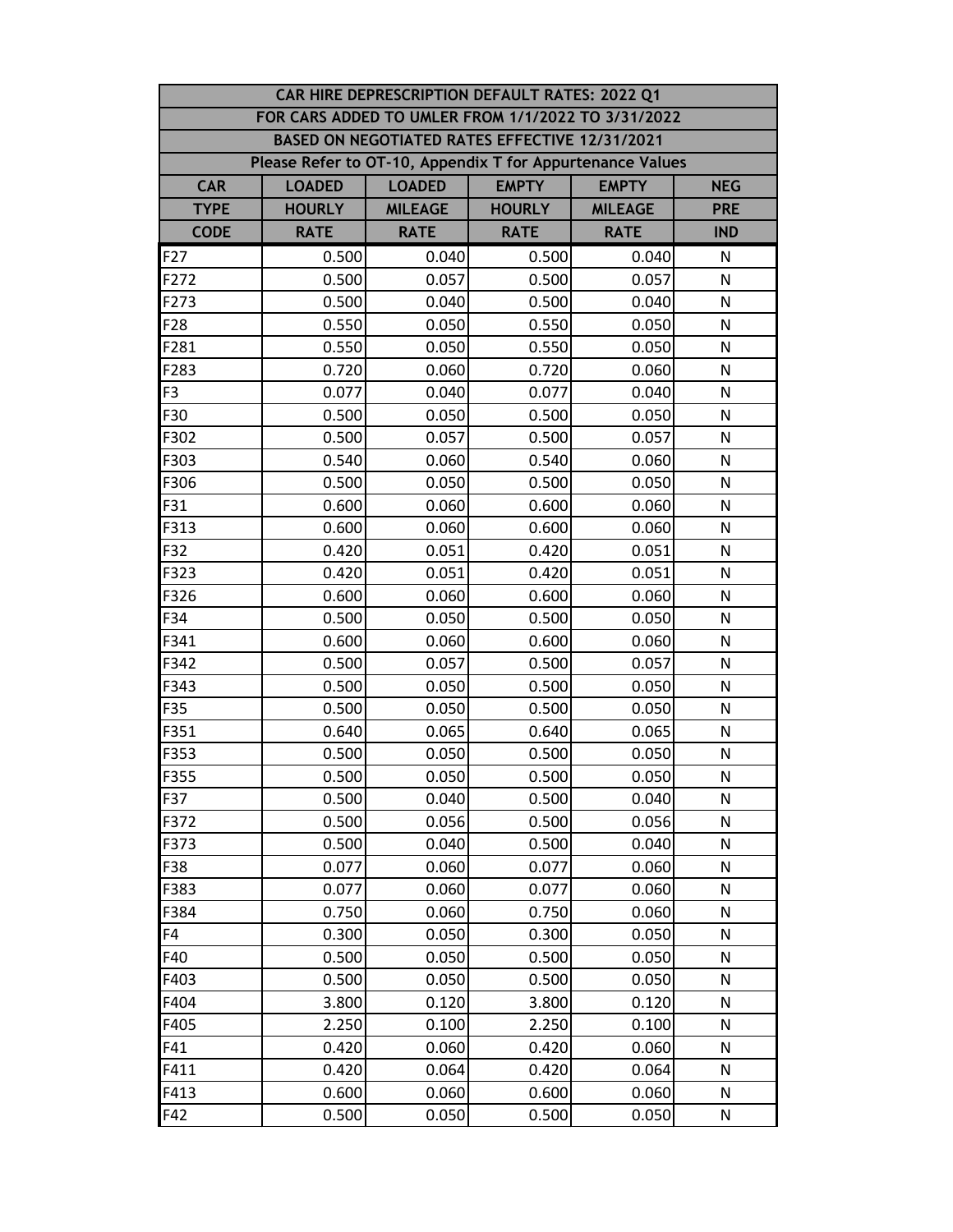|                | CAR HIRE DEPRESCRIPTION DEFAULT RATES: 2022 Q1            |                                                             |                                                |                |              |  |  |  |
|----------------|-----------------------------------------------------------|-------------------------------------------------------------|------------------------------------------------|----------------|--------------|--|--|--|
|                | FOR CARS ADDED TO UMLER FROM 1/1/2022 TO 3/31/2022        |                                                             |                                                |                |              |  |  |  |
|                |                                                           |                                                             | BASED ON NEGOTIATED RATES EFFECTIVE 12/31/2021 |                |              |  |  |  |
|                | Please Refer to OT-10, Appendix T for Appurtenance Values |                                                             |                                                |                |              |  |  |  |
| <b>CAR</b>     | <b>LOADED</b>                                             | <b>EMPTY</b><br><b>LOADED</b><br><b>EMPTY</b><br><b>NEG</b> |                                                |                |              |  |  |  |
| <b>TYPE</b>    | <b>HOURLY</b>                                             | <b>MILEAGE</b>                                              | <b>HOURLY</b>                                  | <b>MILEAGE</b> | <b>PRE</b>   |  |  |  |
| <b>CODE</b>    | <b>RATE</b>                                               | <b>RATE</b>                                                 | <b>RATE</b>                                    | <b>RATE</b>    | <b>IND</b>   |  |  |  |
| F421           | 0.540                                                     | 0.060                                                       | 0.540                                          | 0.060          | N            |  |  |  |
| F422           | 0.540                                                     | 0.060                                                       | 0.540                                          | 0.060          | N            |  |  |  |
| F423           | 0.500                                                     | 0.050                                                       | 0.500                                          | 0.050          | N            |  |  |  |
| F426           | 0.600                                                     | 0.060                                                       | 0.600                                          | 0.060          | N            |  |  |  |
| F43            | 2.700                                                     | 0.100                                                       | 2.700                                          | 0.100          | N            |  |  |  |
| F431           | 2.700                                                     | 0.100                                                       | 2.700                                          | 0.100          | N            |  |  |  |
| F432           | 3.800                                                     | 0.120                                                       | 3.800                                          | 0.120          | N            |  |  |  |
| F433           | 5.000                                                     | 0.150                                                       | 5.000                                          | 0.150          | N            |  |  |  |
| F434           | 3.800                                                     | 0.120                                                       | 3.800                                          | 0.120          | N            |  |  |  |
| F435           | 3.800                                                     | 0.120                                                       | 3.800                                          | 0.120          | N            |  |  |  |
| F44            | 0.500                                                     | 0.050                                                       | 0.500                                          | 0.050          | N            |  |  |  |
| F441           | 0.500                                                     | 0.050                                                       | 0.500                                          | 0.050          | N            |  |  |  |
| F443           | 0.500                                                     | 0.050                                                       | 0.500                                          | 0.050          | N            |  |  |  |
| F444           | 0.850                                                     | 0.060                                                       | 0.850                                          | 0.060          | N            |  |  |  |
| F45            | 0.420                                                     | 0.060                                                       | 0.420                                          | 0.060          | N            |  |  |  |
| F451           | 0.420                                                     | 0.064                                                       | 0.420                                          | 0.064          | N            |  |  |  |
| F452           | 0.750                                                     | 0.060                                                       | 0.750                                          | 0.060          | N            |  |  |  |
| F453           | 0.500                                                     | 0.060                                                       | 0.500                                          | 0.060          | $\mathsf{N}$ |  |  |  |
| F454           | 0.540                                                     | 0.080                                                       | 0.540                                          | 0.080          | N            |  |  |  |
| F48            | 0.300                                                     | 0.050                                                       | 0.300                                          | 0.050          | N            |  |  |  |
| F481           | 0.500                                                     | 0.050                                                       | 0.500                                          | 0.050          | N            |  |  |  |
| F483           | 0.300                                                     | 0.060                                                       | 0.300                                          | 0.060          | N            |  |  |  |
| F484           | 0.650                                                     | 0.055                                                       | 0.650                                          | 0.055          | N            |  |  |  |
| F49            | 0.700                                                     | 0.061                                                       | 0.700                                          | 0.061          | ${\sf N}$    |  |  |  |
| F493           | 0.700                                                     | 0.061                                                       | 0.700                                          | 0.061          | N            |  |  |  |
| G              | 0.300                                                     | 0.050                                                       | 0.300                                          | 0.050          | N            |  |  |  |
| G <sub>1</sub> | 0.380                                                     | 0.050                                                       | 0.380                                          | 0.050          | N            |  |  |  |
| G11            | 0.380                                                     | 0.050                                                       | 0.380                                          | 0.050          | N            |  |  |  |
| G114           | 0.380                                                     | 0.117                                                       | 0.380                                          | 0.117          | N            |  |  |  |
| G116           | 0.480                                                     | 0.050                                                       | 0.480                                          | 0.050          | N            |  |  |  |
| G118           | 0.480                                                     | 0.050                                                       | 0.480                                          | 0.050          | N            |  |  |  |
| G119           | 0.550                                                     | 0.055                                                       | 0.550                                          | 0.055          | N            |  |  |  |
| G12            | 0.480                                                     | 0.050                                                       | 0.480                                          | 0.050          | N            |  |  |  |
| G122           | 0.480                                                     | 0.050                                                       | 0.480                                          | 0.050          | N            |  |  |  |
| G <sub>2</sub> | 0.550                                                     | 0.055                                                       | 0.550                                          | 0.055          | N            |  |  |  |
| G21            | 0.550                                                     | 0.055                                                       | 0.550                                          | 0.055          | N            |  |  |  |
| G219           | 0.550                                                     | 0.055                                                       | 0.550                                          | 0.055          | N            |  |  |  |
| G3             | 0.450                                                     | 0.050                                                       | 0.450                                          | 0.050          | N            |  |  |  |
| G31            | 0.450                                                     | 0.050                                                       | 0.450                                          | 0.050          | ${\sf N}$    |  |  |  |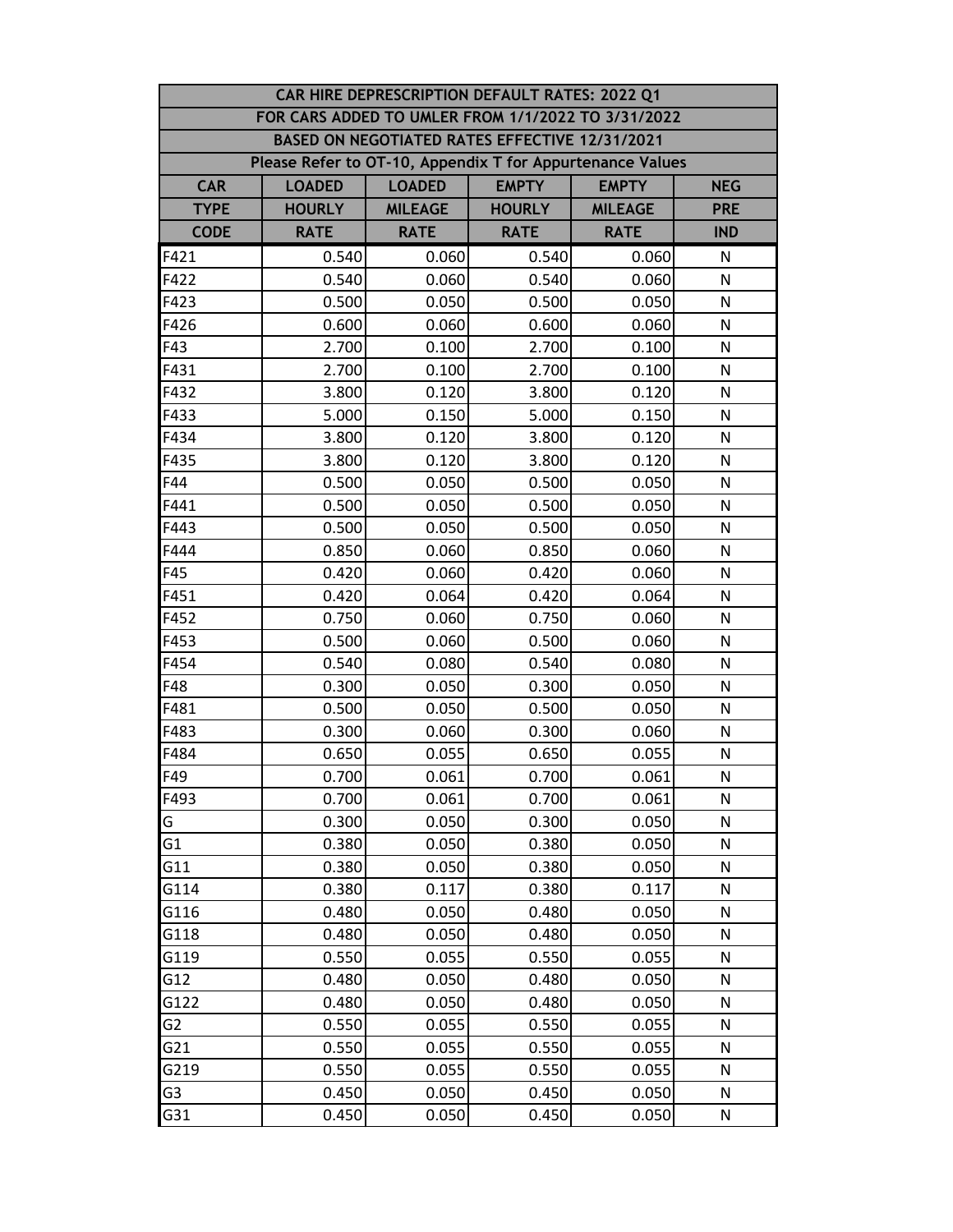|                 | CAR HIRE DEPRESCRIPTION DEFAULT RATES: 2022 Q1                               |                |                                                |                |              |  |  |
|-----------------|------------------------------------------------------------------------------|----------------|------------------------------------------------|----------------|--------------|--|--|
|                 | FOR CARS ADDED TO UMLER FROM 1/1/2022 TO 3/31/2022                           |                |                                                |                |              |  |  |
|                 |                                                                              |                | BASED ON NEGOTIATED RATES EFFECTIVE 12/31/2021 |                |              |  |  |
|                 | Please Refer to OT-10, Appendix T for Appurtenance Values                    |                |                                                |                |              |  |  |
| <b>CAR</b>      | <b>EMPTY</b><br><b>LOADED</b><br><b>LOADED</b><br><b>EMPTY</b><br><b>NEG</b> |                |                                                |                |              |  |  |
| <b>TYPE</b>     | <b>HOURLY</b>                                                                | <b>MILEAGE</b> | <b>HOURLY</b>                                  | <b>MILEAGE</b> | <b>PRE</b>   |  |  |
| <b>CODE</b>     | <b>RATE</b>                                                                  | <b>RATE</b>    | <b>RATE</b>                                    | <b>RATE</b>    | <b>IND</b>   |  |  |
| G314            | 0.450                                                                        | 0.050          | 0.450                                          | 0.050          | N            |  |  |
| G318            | 0.450                                                                        | 0.050          | 0.450                                          | 0.050          | N            |  |  |
| G5              | 0.300                                                                        | 0.050          | 0.300                                          | 0.050          | N            |  |  |
| G51             | 0.300                                                                        | 0.050          | 0.300                                          | 0.050          | N            |  |  |
| G510            | 0.480                                                                        | 0.050          | 0.480                                          | 0.050          | N            |  |  |
| G512            | 0.480                                                                        | 0.050          | 0.480                                          | 0.050          | N            |  |  |
| G513            | 0.600                                                                        | 0.085          | 0.600                                          | 0.085          | N            |  |  |
| G514            | 0.480                                                                        | 0.050          | 0.480                                          | 0.050          | N            |  |  |
| G515            | 0.450                                                                        | 0.000          | 0.450                                          | 0.000          | N            |  |  |
| G516            | 0.480                                                                        | 0.050          | 0.480                                          | 0.050          | N            |  |  |
| G517            | 0.580                                                                        | 0.055          | 0.580                                          | 0.055          | N            |  |  |
| G518            | 0.450                                                                        | 0.050          | 0.450                                          | 0.050          | N            |  |  |
| G519            | 0.300                                                                        | 0.100          | 0.300                                          | 0.100          | N            |  |  |
| G52             | 0.480                                                                        | 0.050          | 0.480                                          | 0.050          | N            |  |  |
| G520            | 0.480                                                                        | 0.050          | 0.480                                          | 0.050          | N            |  |  |
| G522            | 0.480                                                                        | 0.050          | 0.480                                          | 0.050          | N            |  |  |
| G525            | 0.480                                                                        | 0.050          | 0.480                                          | 0.050          | N            |  |  |
| G53             | 0.600                                                                        | 0.060          | 0.600                                          | 0.060          | $\mathsf{N}$ |  |  |
| G534            | 0.600                                                                        | 0.085          | 0.600                                          | 0.085          | N            |  |  |
| G535            | 0.600                                                                        | 0.085          | 0.600                                          | 0.085          | N            |  |  |
| G538            | 0.600                                                                        | 0.060          | 0.600                                          | 0.060          | N            |  |  |
| G7              | 0.500                                                                        | 0.050          | 0.500                                          | 0.050          | N            |  |  |
| G71             | 0.500                                                                        | 0.050          | 0.500                                          | 0.050          | N            |  |  |
| G712            | 0.570                                                                        | 0.060          | 0.570                                          | 0.060          | ${\sf N}$    |  |  |
| G715            | 0.500                                                                        | 0.050          | 0.500                                          | 0.050          | N            |  |  |
| G716            | 0.570                                                                        | 0.060          | 0.570                                          | 0.060          | N            |  |  |
| G717            | 0.570                                                                        | 0.060          | 0.570                                          | 0.060          | N            |  |  |
| G719            | 0.600                                                                        | 0.060          | 0.600                                          | 0.060          | N            |  |  |
| G73             | 0.700                                                                        | 0.060          | 0.700                                          | 0.060          | N            |  |  |
| G732            | 0.700                                                                        | 0.060          | 0.700                                          | 0.060          | $\mathsf{N}$ |  |  |
| G736            | 0.700                                                                        | 0.060          | 0.700                                          | 0.060          | N            |  |  |
| H               | 0.350                                                                        | 0.040          | 0.350                                          | 0.040          | N            |  |  |
| H <sub>2</sub>  | 0.480                                                                        | 0.050          | 0.480                                          | 0.050          | N            |  |  |
| H <sub>23</sub> | 0.500                                                                        | 0.069          | 0.500                                          | 0.069          | N            |  |  |
| H230            | 0.500                                                                        | 0.069          | 0.500                                          | 0.069          | N            |  |  |
| H <sub>25</sub> | 0.480                                                                        | 0.050          | 0.480                                          | 0.050          | N            |  |  |
| H250            | 0.480                                                                        | 0.050          | 0.480                                          | 0.050          | N            |  |  |
| H <sub>3</sub>  | 0.350                                                                        | 0.040          | 0.350                                          | 0.040          | N            |  |  |
| H33             | 0.500                                                                        | 0.085          | 0.500                                          | 0.085          | ${\sf N}$    |  |  |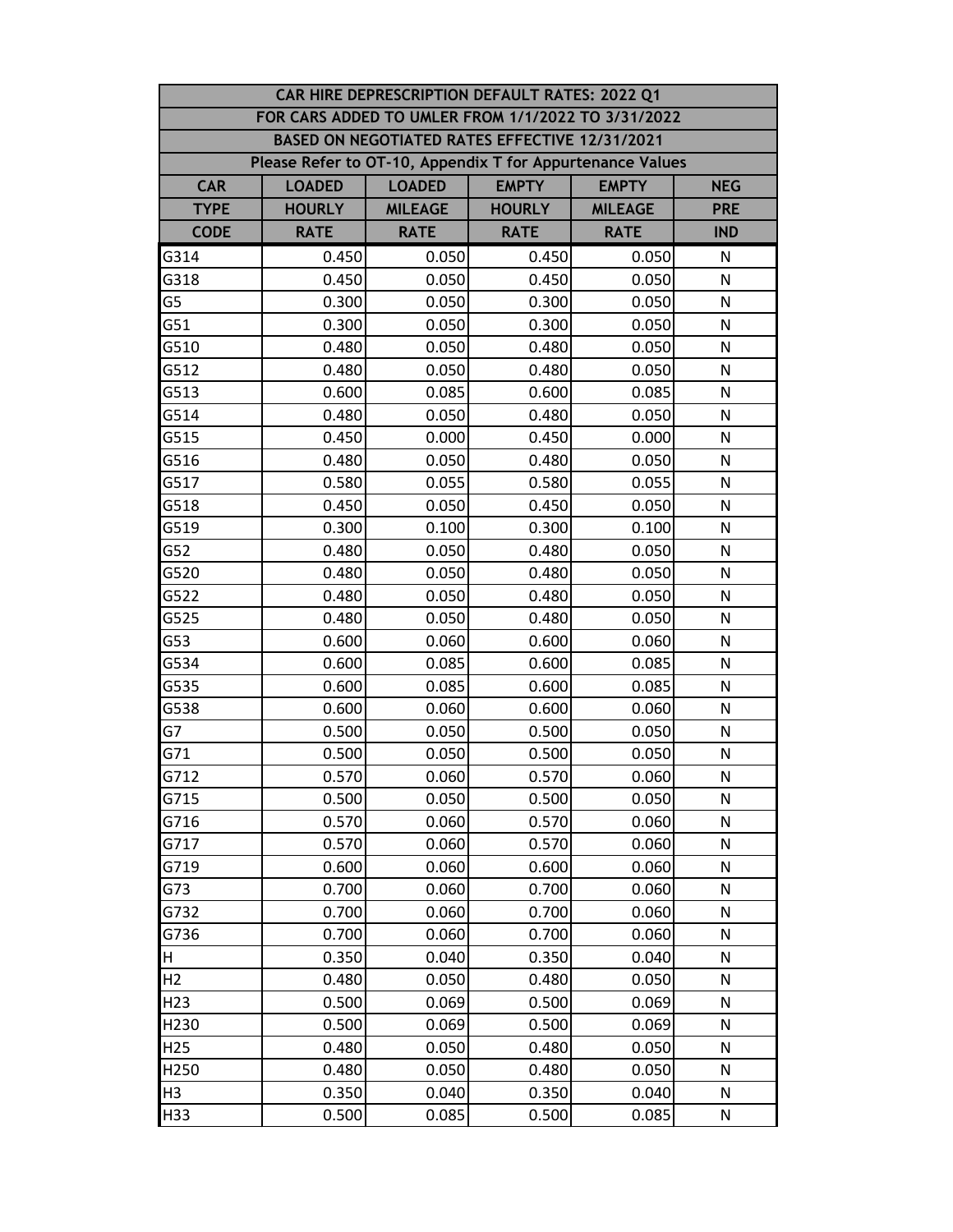| CAR HIRE DEPRESCRIPTION DEFAULT RATES: 2022 Q1 |                                                           |                                                             |                                                |                |              |  |  |  |
|------------------------------------------------|-----------------------------------------------------------|-------------------------------------------------------------|------------------------------------------------|----------------|--------------|--|--|--|
|                                                | FOR CARS ADDED TO UMLER FROM 1/1/2022 TO 3/31/2022        |                                                             |                                                |                |              |  |  |  |
|                                                |                                                           |                                                             | BASED ON NEGOTIATED RATES EFFECTIVE 12/31/2021 |                |              |  |  |  |
|                                                | Please Refer to OT-10, Appendix T for Appurtenance Values |                                                             |                                                |                |              |  |  |  |
| <b>CAR</b>                                     | <b>LOADED</b>                                             | <b>EMPTY</b><br><b>LOADED</b><br><b>EMPTY</b><br><b>NEG</b> |                                                |                |              |  |  |  |
| <b>TYPE</b>                                    | <b>HOURLY</b>                                             | <b>MILEAGE</b>                                              | <b>HOURLY</b>                                  | <b>MILEAGE</b> | <b>PRE</b>   |  |  |  |
| <b>CODE</b>                                    | <b>RATE</b>                                               | <b>RATE</b>                                                 | <b>RATE</b>                                    | <b>RATE</b>    | <b>IND</b>   |  |  |  |
| H330                                           | 0.500                                                     | 0.085                                                       | 0.500                                          | 0.085          | N            |  |  |  |
| H34                                            | 0.500                                                     | 0.050                                                       | 0.500                                          | 0.050          | N            |  |  |  |
| H340                                           | 0.500                                                     | 0.050                                                       | 0.500                                          | 0.050          | N            |  |  |  |
| H35                                            | 0.350                                                     | 0.040                                                       | 0.350                                          | 0.040          | N            |  |  |  |
| H350                                           | 0.350                                                     | 0.040                                                       | 0.350                                          | 0.040          | N            |  |  |  |
| H351                                           | 0.480                                                     | 0.050                                                       | 0.480                                          | 0.050          | N            |  |  |  |
| H352                                           | 0.480                                                     | 0.050                                                       | 0.480                                          | 0.050          | N            |  |  |  |
| J                                              | 0.200                                                     | 0.020                                                       | 0.200                                          | 0.020          | N            |  |  |  |
| J3                                             | 0.200                                                     | 0.020                                                       | 0.200                                          | 0.020          | N            |  |  |  |
| <b>J30</b>                                     | 0.200                                                     | 0.020                                                       | 0.200                                          | 0.020          | N            |  |  |  |
| <b>J300</b>                                    | 0.500                                                     | 0.050                                                       | 0.500                                          | 0.050          | N            |  |  |  |
| J301                                           | 0.200                                                     | 0.020                                                       | 0.200                                          | 0.020          | N            |  |  |  |
| J302                                           | 0.550                                                     | 0.065                                                       | 0.550                                          | 0.065          | N            |  |  |  |
| J303                                           | 0.500                                                     | 0.078                                                       | 0.500                                          | 0.078          | N            |  |  |  |
| J304                                           | 0.450                                                     | 0.050                                                       | 0.450                                          | 0.050          | N            |  |  |  |
| J31                                            | 0.410                                                     | 0.070                                                       | 0.410                                          | 0.070          | N            |  |  |  |
| J311                                           | 0.410                                                     | 0.090                                                       | 0.410                                          | 0.090          | ${\sf N}$    |  |  |  |
| J312                                           | 0.550                                                     | 0.070                                                       | 0.550                                          | 0.070          | $\mathsf{N}$ |  |  |  |
| K                                              | 0.420                                                     | 0.050                                                       | 0.420                                          | 0.050          | N            |  |  |  |
| K1                                             | 0.450                                                     | 0.050                                                       | 0.450                                          | 0.050          | N            |  |  |  |
| K14                                            | 0.450                                                     | 0.050                                                       | 0.450                                          | 0.050          | N            |  |  |  |
| K147                                           | 0.450                                                     | 0.050                                                       | 0.450                                          | 0.050          | N            |  |  |  |
| K2                                             | 0.450                                                     | 0.050                                                       | 0.450                                          | 0.050          | N            |  |  |  |
| K24                                            | 0.450                                                     | 0.050                                                       | 0.450                                          | 0.050          | ${\sf N}$    |  |  |  |
| K247                                           | 0.450                                                     | 0.050                                                       | 0.450                                          | 0.050          | N            |  |  |  |
| K <sub>3</sub>                                 | 0.420                                                     | 0.050                                                       | 0.420                                          | 0.050          | N            |  |  |  |
| K30                                            | 0.420                                                     | 0.064                                                       | 0.420                                          | 0.064          | N            |  |  |  |
| K304                                           | 0.420                                                     | 0.064                                                       | 0.420                                          | 0.064          | N            |  |  |  |
| K32                                            | 0.420                                                     | 0.064                                                       | 0.420                                          | 0.064          | N            |  |  |  |
| K324                                           | 0.420                                                     | 0.064                                                       | 0.420                                          | 0.064          | ${\sf N}$    |  |  |  |
| K327                                           | 0.420                                                     | 0.064                                                       | 0.420                                          | 0.064          | N            |  |  |  |
| K34                                            | 0.420                                                     | 0.050                                                       | 0.420                                          | 0.050          | N            |  |  |  |
| K341                                           | 0.480                                                     | 0.050                                                       | 0.480                                          | 0.050          | N            |  |  |  |
| K342                                           | 0.500                                                     | 0.110                                                       | 0.500                                          | 0.110          | N            |  |  |  |
| K344                                           | 0.420                                                     | 0.064                                                       | 0.420                                          | 0.064          | N            |  |  |  |
| K345                                           | 0.420                                                     | 0.064                                                       | 0.420                                          | 0.064          | N            |  |  |  |
| K346                                           | 0.450                                                     | 0.070                                                       | 0.450                                          | 0.070          | N            |  |  |  |
| K347                                           | 0.420                                                     | 0.064                                                       | 0.420                                          | 0.064          | N            |  |  |  |
| K38                                            | 0.500                                                     | 0.084                                                       | 0.500                                          | 0.084          | N            |  |  |  |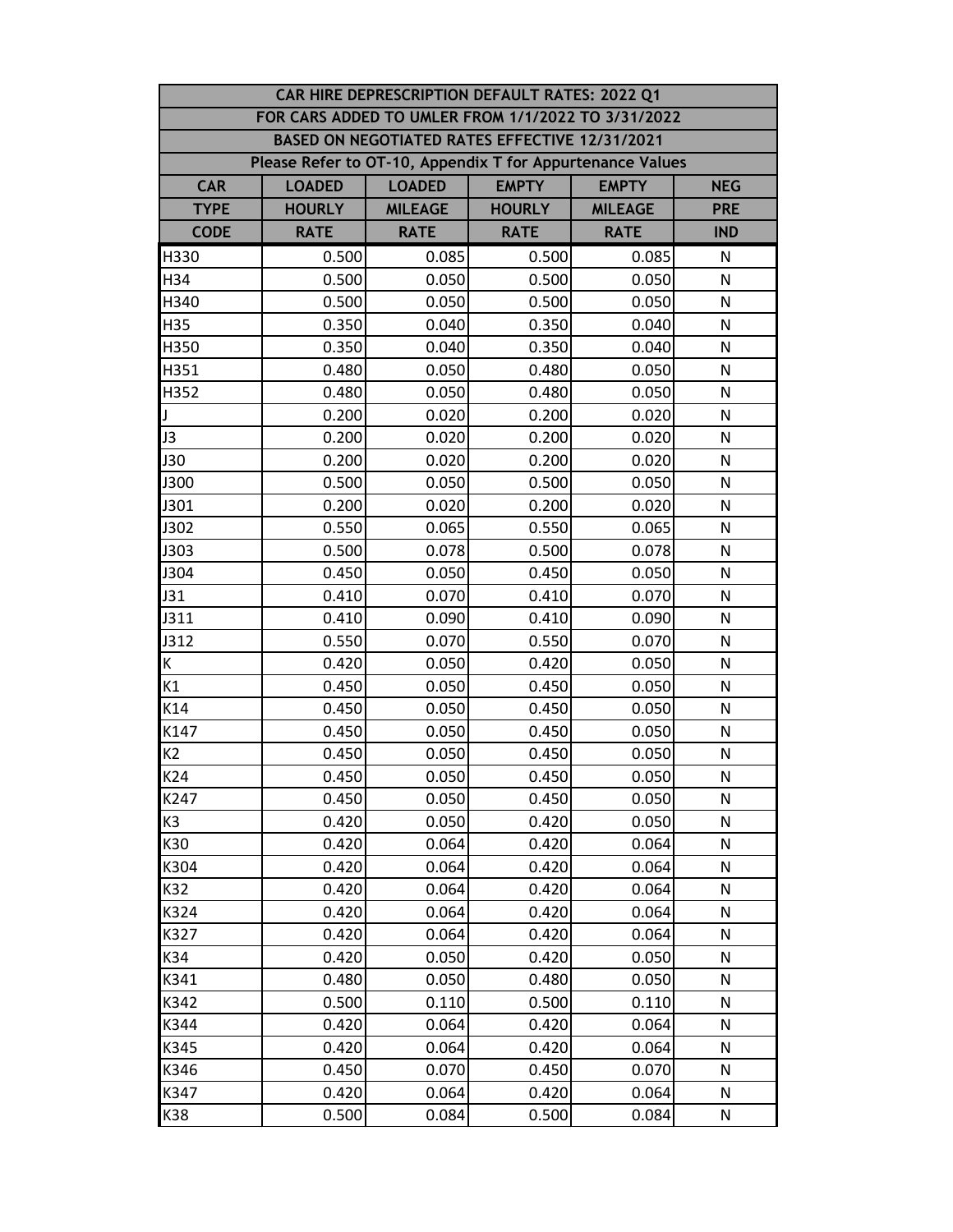|                                                           | CAR HIRE DEPRESCRIPTION DEFAULT RATES: 2022 Q1                               |                |                                                |                |              |  |  |  |
|-----------------------------------------------------------|------------------------------------------------------------------------------|----------------|------------------------------------------------|----------------|--------------|--|--|--|
|                                                           | FOR CARS ADDED TO UMLER FROM 1/1/2022 TO 3/31/2022                           |                |                                                |                |              |  |  |  |
|                                                           |                                                                              |                | BASED ON NEGOTIATED RATES EFFECTIVE 12/31/2021 |                |              |  |  |  |
| Please Refer to OT-10, Appendix T for Appurtenance Values |                                                                              |                |                                                |                |              |  |  |  |
| <b>CAR</b>                                                | <b>LOADED</b><br><b>EMPTY</b><br><b>LOADED</b><br><b>EMPTY</b><br><b>NEG</b> |                |                                                |                |              |  |  |  |
| <b>TYPE</b>                                               | <b>HOURLY</b>                                                                | <b>MILEAGE</b> | <b>HOURLY</b>                                  | <b>MILEAGE</b> | <b>PRE</b>   |  |  |  |
| <b>CODE</b>                                               | <b>RATE</b>                                                                  | <b>RATE</b>    | <b>RATE</b>                                    | <b>RATE</b>    | <b>IND</b>   |  |  |  |
| K384                                                      | 0.500                                                                        | 0.084          | 0.500                                          | 0.084          | N            |  |  |  |
| L                                                         | 0.480                                                                        | 0.050          | 0.480                                          | 0.050          | N            |  |  |  |
| LO                                                        | 0.480                                                                        | 0.050          | 0.480                                          | 0.050          | N            |  |  |  |
| L02                                                       | 0.480                                                                        | 0.050          | 0.480                                          | 0.050          | $\mathsf{N}$ |  |  |  |
| L026                                                      | 0.480                                                                        | 0.050          | 0.480                                          | 0.050          | N            |  |  |  |
| L027                                                      | 0.500                                                                        | 0.050          | 0.500                                          | 0.050          | N            |  |  |  |
| P                                                         | 0.280                                                                        | 0.019          | 0.280                                          | 0.019          | P            |  |  |  |
| P3                                                        | 0.580                                                                        | 0.019          | 0.580                                          | 0.019          | P            |  |  |  |
| P38                                                       | 0.580                                                                        | 0.019          | 0.580                                          | 0.019          | P            |  |  |  |
| P381                                                      | 0.580                                                                        | 0.019          | 0.580                                          | 0.019          | P            |  |  |  |
| <b>P4</b>                                                 | 0.460                                                                        | 0.035          | 0.460                                          | 0.035          | P            |  |  |  |
| P43                                                       | 0.460                                                                        | 0.035          | 0.460                                          | 0.035          | P            |  |  |  |
| P435                                                      | 0.460                                                                        | 0.035          | 0.460                                          | 0.035          | P            |  |  |  |
| P7                                                        | 0.430                                                                        | 0.035          | 0.430                                          | 0.035          | P            |  |  |  |
| P72                                                       | 0.430                                                                        | 0.037          | 0.430                                          | 0.037          | P            |  |  |  |
| P720                                                      | 0.430                                                                        | 0.037          | 0.430                                          | 0.037          | P            |  |  |  |
| P721                                                      | 1.300                                                                        | 0.044          | 1.300                                          | 0.044          | P            |  |  |  |
| P722                                                      | 0.430                                                                        | 0.037          | 0.430                                          | 0.037          | P            |  |  |  |
| P74                                                       | 0.430                                                                        | 0.037          | 0.430                                          | 0.037          | P            |  |  |  |
| P741                                                      | 0.430                                                                        | 0.037          | 0.430                                          | 0.037          | P            |  |  |  |
| P75                                                       | 0.590                                                                        | 0.035          | 0.590                                          | 0.035          | P            |  |  |  |
| P751                                                      | 0.590                                                                        | 0.035          | 0.590                                          | 0.035          | P            |  |  |  |
| P78                                                       | 0.430                                                                        | 0.037          | 0.430                                          | 0.037          | P            |  |  |  |
| P781                                                      | 0.450                                                                        | 0.037          | 0.450                                          | 0.037          | P            |  |  |  |
| P782                                                      | 0.430                                                                        | 0.037          | 0.430                                          | 0.037          | P            |  |  |  |
| P8                                                        | 0.280                                                                        | 0.020          | 0.280                                          | 0.020          | P            |  |  |  |
| P84                                                       | 0.280                                                                        | 0.038          | 0.280                                          | 0.038          | P            |  |  |  |
| P841                                                      | 0.450                                                                        | 0.038          | 0.450                                          | 0.038          | P            |  |  |  |
| P842                                                      | 0.280                                                                        | 0.061          | 0.280                                          | 0.061          | P            |  |  |  |
| P85                                                       | 0.630                                                                        | 0.042          | 0.630                                          | 0.042          | P            |  |  |  |
| P852                                                      | 0.630                                                                        | 0.042          | 0.630                                          | 0.042          | P            |  |  |  |
| P87                                                       | 0.410                                                                        | 0.020          | 0.410                                          | 0.020          | P            |  |  |  |
| P873                                                      | 0.410                                                                        | 0.020          | 0.410                                          | 0.020          | P            |  |  |  |
| P88                                                       | 0.450                                                                        | 0.037          | 0.450                                          | 0.037          | P            |  |  |  |
| P882                                                      | 0.450                                                                        | 0.037          | 0.450                                          | 0.037          | P            |  |  |  |
| Q                                                         | 1.040                                                                        | 0.073          | 1.040                                          | 0.073          | N            |  |  |  |
| Q5                                                        | 1.040                                                                        | 0.073          | 1.040                                          | 0.073          | N            |  |  |  |
| Q52                                                       | 1.040                                                                        | 0.073          | 1.040                                          | 0.073          | N            |  |  |  |
| Q520                                                      | 1.040                                                                        | 0.073          | 1.040                                          | 0.073          | N            |  |  |  |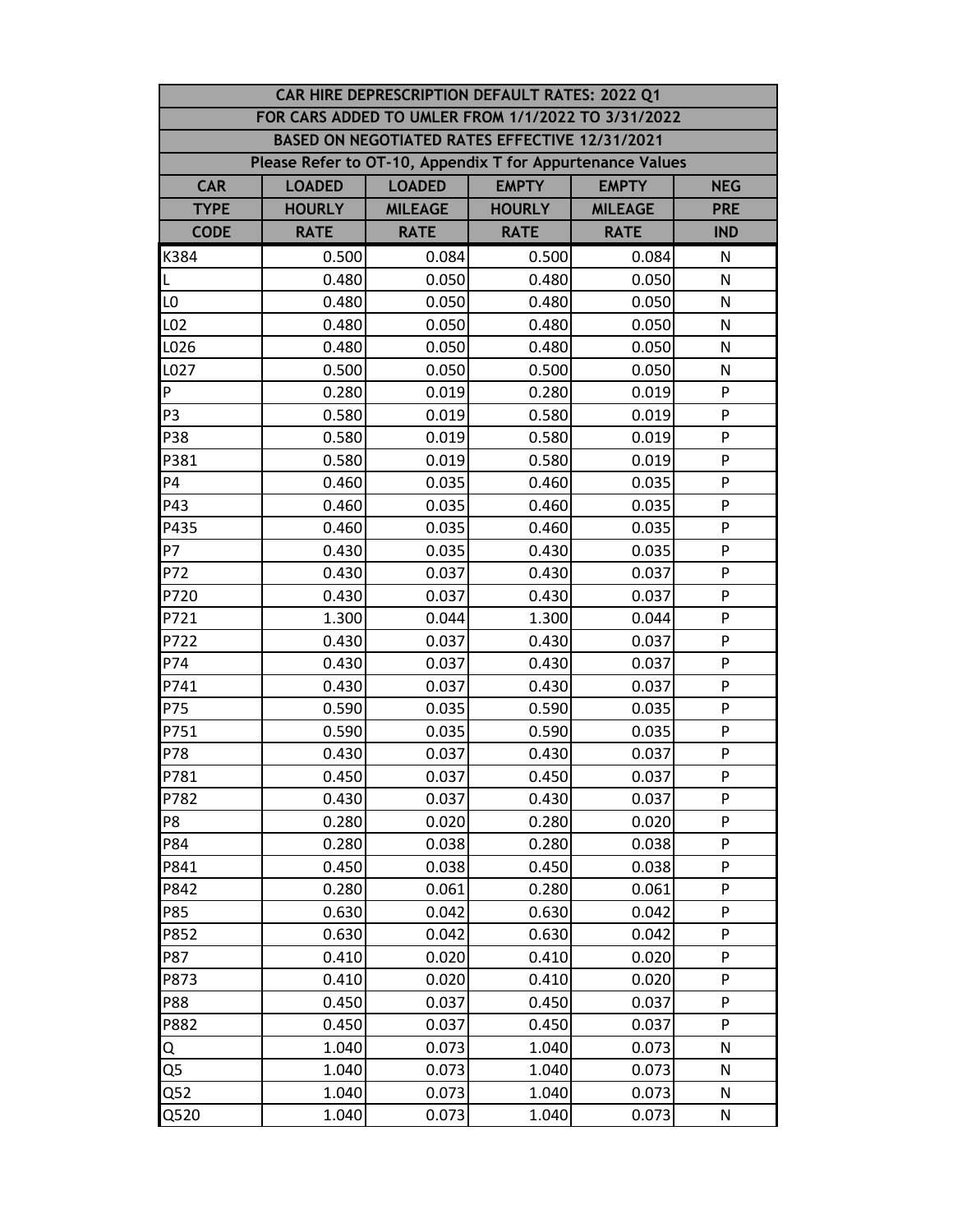|                 | CAR HIRE DEPRESCRIPTION DEFAULT RATES: 2022 Q1            |                                                             |                                                |                |              |  |  |  |
|-----------------|-----------------------------------------------------------|-------------------------------------------------------------|------------------------------------------------|----------------|--------------|--|--|--|
|                 | FOR CARS ADDED TO UMLER FROM 1/1/2022 TO 3/31/2022        |                                                             |                                                |                |              |  |  |  |
|                 |                                                           |                                                             | BASED ON NEGOTIATED RATES EFFECTIVE 12/31/2021 |                |              |  |  |  |
|                 | Please Refer to OT-10, Appendix T for Appurtenance Values |                                                             |                                                |                |              |  |  |  |
| <b>CAR</b>      | <b>LOADED</b>                                             | <b>EMPTY</b><br><b>LOADED</b><br><b>EMPTY</b><br><b>NEG</b> |                                                |                |              |  |  |  |
| <b>TYPE</b>     | <b>HOURLY</b>                                             | <b>MILEAGE</b>                                              | <b>HOURLY</b>                                  | <b>MILEAGE</b> | <b>PRE</b>   |  |  |  |
| <b>CODE</b>     | <b>RATE</b>                                               | <b>RATE</b>                                                 | <b>RATE</b>                                    | <b>RATE</b>    | <b>IND</b>   |  |  |  |
| $\mathsf R$     | 0.500                                                     | 0.050                                                       | 0.500                                          | 0.050          | N            |  |  |  |
| R <sub>3</sub>  | 0.570                                                     | 0.065                                                       | 0.500                                          | 0.050          | N            |  |  |  |
| R30             | 0.570                                                     | 0.065                                                       | 0.500                                          | 0.050          | N            |  |  |  |
| R300            | 0.570                                                     | 0.065                                                       | 0.500                                          | 0.050          | N            |  |  |  |
| R37             | 0.700                                                     | 0.080                                                       | 0.700                                          | 0.080          | N            |  |  |  |
| R370            | 0.700                                                     | 0.080                                                       | 0.700                                          | 0.080          | N            |  |  |  |
| R4              | 0.500                                                     | 0.050                                                       | 0.500                                          | 0.050          | N            |  |  |  |
| R40             | 0.500                                                     | 0.050                                                       | 0.500                                          | 0.050          | N            |  |  |  |
| R400            | 0.500                                                     | 0.050                                                       | 0.500                                          | 0.050          | N            |  |  |  |
| R41             | 0.500                                                     | 0.070                                                       | 0.500                                          | 0.050          | N            |  |  |  |
| R410            | 0.500                                                     | 0.070                                                       | 0.500                                          | 0.050          | N            |  |  |  |
| R46             | 0.850                                                     | 0.135                                                       | 0.850                                          | 0.135          | N            |  |  |  |
| R460            | 0.850                                                     | 0.135                                                       | 0.850                                          | 0.135          | N            |  |  |  |
| R47             | 0.500                                                     | 0.068                                                       | 0.500                                          | 0.068          | N            |  |  |  |
| R470            | 0.500                                                     | 0.068                                                       | 0.500                                          | 0.068          | N            |  |  |  |
| R <sub>5</sub>  | 0.600                                                     | 0.060                                                       | 0.600                                          | 0.060          | N            |  |  |  |
| <b>R50</b>      | 0.600                                                     | 0.060                                                       | 0.600                                          | 0.060          | ${\sf N}$    |  |  |  |
| R500            | 0.600                                                     | 0.060                                                       | 0.600                                          | 0.060          | $\mathsf{N}$ |  |  |  |
| R <sub>6</sub>  | 0.500                                                     | 0.068                                                       | 0.500                                          | 0.068          | N            |  |  |  |
| R60             | 0.500                                                     | 0.068                                                       | 0.500                                          | 0.068          | N            |  |  |  |
| R600            | 0.500                                                     | 0.068                                                       | 0.500                                          | 0.068          | N            |  |  |  |
| R61             | 0.500                                                     | 0.068                                                       | 0.500                                          | 0.068          | N            |  |  |  |
| R610            | 0.500                                                     | 0.068                                                       | 0.500                                          | 0.068          | N            |  |  |  |
| R611            | 0.500                                                     | 0.068                                                       | 0.500                                          | 0.068          | ${\sf N}$    |  |  |  |
| R66             | 1.710                                                     | 0.134                                                       | 1.710                                          | 0.134          | N            |  |  |  |
| R660            | 1.710                                                     | 0.134                                                       | 1.710                                          | 0.134          | N            |  |  |  |
| R67             | 0.500                                                     | 0.068                                                       | 0.500                                          | 0.068          | N            |  |  |  |
| R670            | 0.500                                                     | 0.068                                                       | 0.500                                          | 0.068          | N            |  |  |  |
| <sub>S</sub>    | 0.350                                                     | 0.015                                                       | 0.350                                          | 0.015          | N            |  |  |  |
| S <sub>1</sub>  | 1.350                                                     | 0.050                                                       | 1.350                                          | 0.050          | N            |  |  |  |
| S <sub>13</sub> | 1.690                                                     | 0.050                                                       | 1.690                                          | 0.050          | N            |  |  |  |
| S136            | 2.650                                                     | 0.080                                                       | 2.650                                          | 0.080          | N            |  |  |  |
| S138            | 1.690                                                     | 0.050                                                       | 1.690                                          | 0.050          | N            |  |  |  |
| S <sub>16</sub> | 1.350                                                     | 0.060                                                       | 1.350                                          | 0.060          | N            |  |  |  |
| S161            | 2.800                                                     | 0.078                                                       | 2.800                                          | 0.078          | N            |  |  |  |
| S162            | 1.350                                                     | 0.060                                                       | 1.350                                          | 0.060          | N            |  |  |  |
| S167            | 2.650                                                     | 0.085                                                       | 2.650                                          | 0.085          | N            |  |  |  |
| S169            | 2.750                                                     | 0.085                                                       | 2.750                                          | 0.085          | N            |  |  |  |
| S17             | 1.850                                                     | 0.068                                                       | 1.850                                          | 0.068          | N            |  |  |  |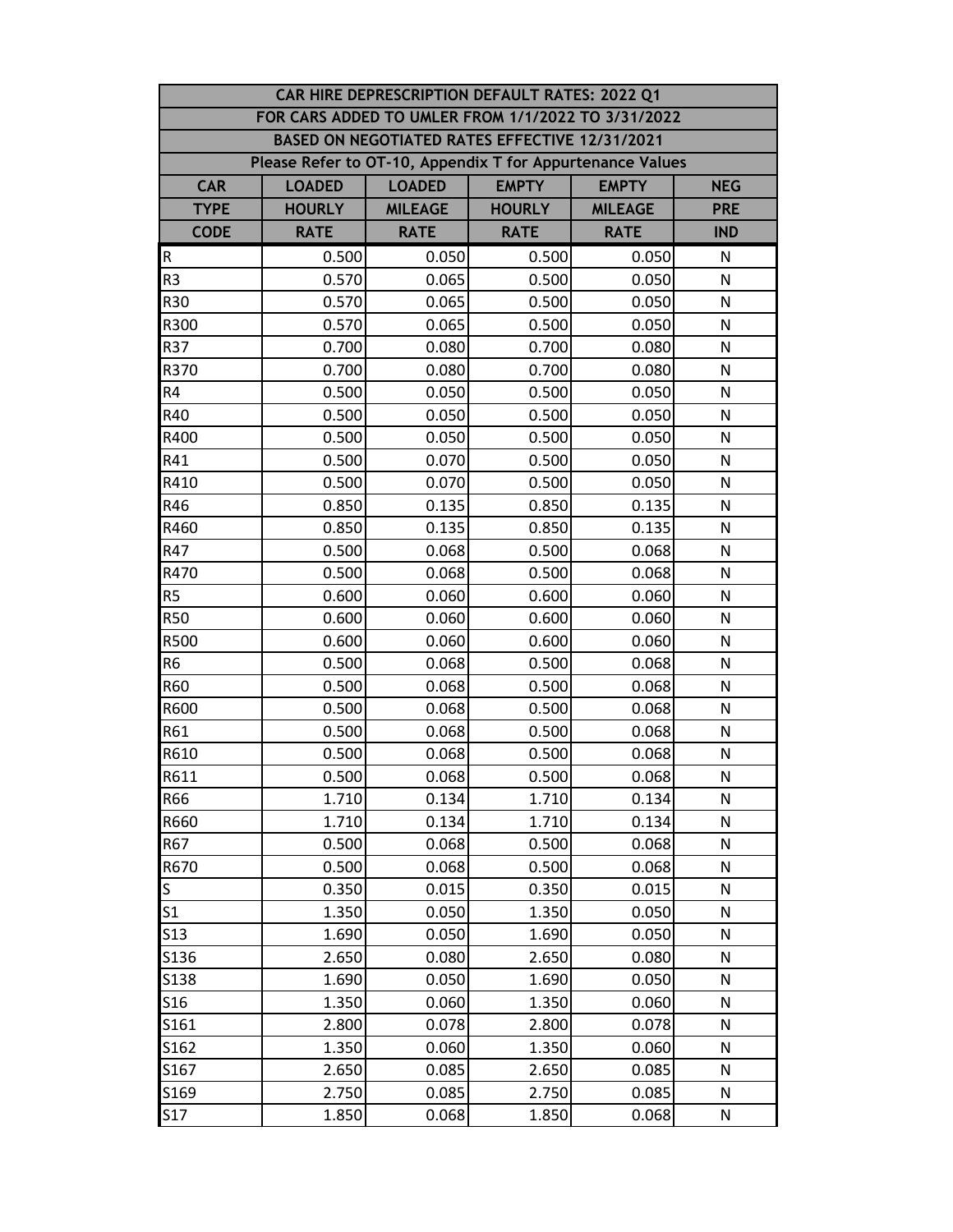|                                                           | CAR HIRE DEPRESCRIPTION DEFAULT RATES: 2022 Q1 |                |               |                |              |  |  |  |
|-----------------------------------------------------------|------------------------------------------------|----------------|---------------|----------------|--------------|--|--|--|
| FOR CARS ADDED TO UMLER FROM 1/1/2022 TO 3/31/2022        |                                                |                |               |                |              |  |  |  |
| BASED ON NEGOTIATED RATES EFFECTIVE 12/31/2021            |                                                |                |               |                |              |  |  |  |
| Please Refer to OT-10, Appendix T for Appurtenance Values |                                                |                |               |                |              |  |  |  |
| <b>CAR</b>                                                | <b>LOADED</b>                                  | <b>LOADED</b>  | <b>EMPTY</b>  | <b>EMPTY</b>   | <b>NEG</b>   |  |  |  |
| <b>TYPE</b>                                               | <b>HOURLY</b>                                  | <b>MILEAGE</b> | <b>HOURLY</b> | <b>MILEAGE</b> | <b>PRE</b>   |  |  |  |
| <b>CODE</b>                                               | <b>RATE</b>                                    | <b>RATE</b>    | <b>RATE</b>   | <b>RATE</b>    | <b>IND</b>   |  |  |  |
| S170                                                      | 1.850                                          | 0.068          | 1.850         | 0.068          | N            |  |  |  |
| S171                                                      | 1.850                                          | 0.068          | 1.850         | 0.068          | N            |  |  |  |
| S172                                                      | 1.850                                          | 0.068          | 1.850         | 0.068          | N            |  |  |  |
| S174                                                      | 1.850                                          | 0.071          | 1.850         | 0.071          | N            |  |  |  |
| S175                                                      | 1.850                                          | 0.071          | 1.850         | 0.071          | N            |  |  |  |
| S178                                                      | 1.850                                          | 0.071          | 1.850         | 0.071          | N            |  |  |  |
| S <sub>3</sub>                                            | 0.510                                          | 0.015          | 0.510         | 0.015          | N            |  |  |  |
| S31                                                       | 0.510                                          | 0.015          | 0.510         | 0.015          | N            |  |  |  |
| S310                                                      | 0.670                                          | 0.019          | 0.670         | 0.019          | N            |  |  |  |
| S312                                                      | 0.580                                          | 0.020          | 0.580         | 0.020          | N            |  |  |  |
| S313                                                      | 0.510                                          | 0.015          | 0.510         | 0.015          | N            |  |  |  |
| S33                                                       | 1.690                                          | 0.050          | 1.690         | 0.050          | N            |  |  |  |
| S332                                                      | 1.700                                          | 0.050          | 1.700         | 0.050          | N            |  |  |  |
| S333                                                      | 1.690                                          | 0.050          | 1.690         | 0.050          | N            |  |  |  |
| S34                                                       | 2.750                                          | 0.080          | 2.750         | 0.080          | N            |  |  |  |
| S342                                                      | 2.750                                          | 0.080          | 2.750         | 0.080          | N            |  |  |  |
| <b>S35</b>                                                | 2.750                                          | 0.080          | 2.750         | 0.080          | N            |  |  |  |
| S350                                                      | 2.750                                          | 0.080          | 2.750         | 0.080          | $\mathsf{N}$ |  |  |  |
| <b>S36</b>                                                | 2.350                                          | 0.065          | 2.350         | 0.065          | N            |  |  |  |
| S367                                                      | 2.350                                          | 0.080          | 2.350         | 0.080          | N            |  |  |  |
| S368                                                      | 2.500                                          | 0.065          | 2.500         | 0.065          | N            |  |  |  |
| S4                                                        | 1.950                                          | 0.080          | 1.950         | 0.080          | N            |  |  |  |
| <b>S45</b>                                                | 1.950                                          | 0.080          | 1.950         | 0.080          | N            |  |  |  |
| S450                                                      | 1.950                                          | 0.080          | 1.950         | 0.080          | ${\sf N}$    |  |  |  |
| S <sub>5</sub>                                            | 3.000                                          | 0.090          | 3.000         | 0.090          | N            |  |  |  |
| S56                                                       | 3.000                                          | 0.090          | 3.000         | 0.090          | N            |  |  |  |
| S567                                                      | 3.000                                          | 0.090          | 3.000         | 0.090          | N            |  |  |  |
| S <sub>6</sub>                                            | 0.350                                          | 0.021          | 0.350         | 0.021          | N            |  |  |  |
| S61                                                       | 0.350                                          | 0.021          | 0.350         | 0.021          | N            |  |  |  |
| S615                                                      | 0.350                                          | 0.000          | 0.350         | 0.000          | N            |  |  |  |
| S619                                                      | 0.630                                          | 0.021          | 0.630         | 0.021          | N            |  |  |  |
| S63                                                       | 1.040                                          | 0.133          | 1.040         | 0.133          | N            |  |  |  |
| S635                                                      | 1.040                                          | 0.133          | 1.040         | 0.133          | N            |  |  |  |
| S66                                                       | 2.500                                          | 0.060          | 2.500         | 0.060          | N            |  |  |  |
| S667                                                      | 2.500                                          | 0.060          | 2.500         | 0.060          | N            |  |  |  |
| T                                                         | 0.160                                          | 0.054          | 0.160         | 0.054          | P            |  |  |  |
| T <sub>0</sub>                                            | 0.250                                          | 0.061          | 0.250         | 0.061          | P            |  |  |  |
| <b>T05</b>                                                | 0.250                                          | 0.061          | 0.250         | 0.061          | P            |  |  |  |
| T054                                                      | 0.250                                          | 0.061          | 0.250         | 0.061          | P            |  |  |  |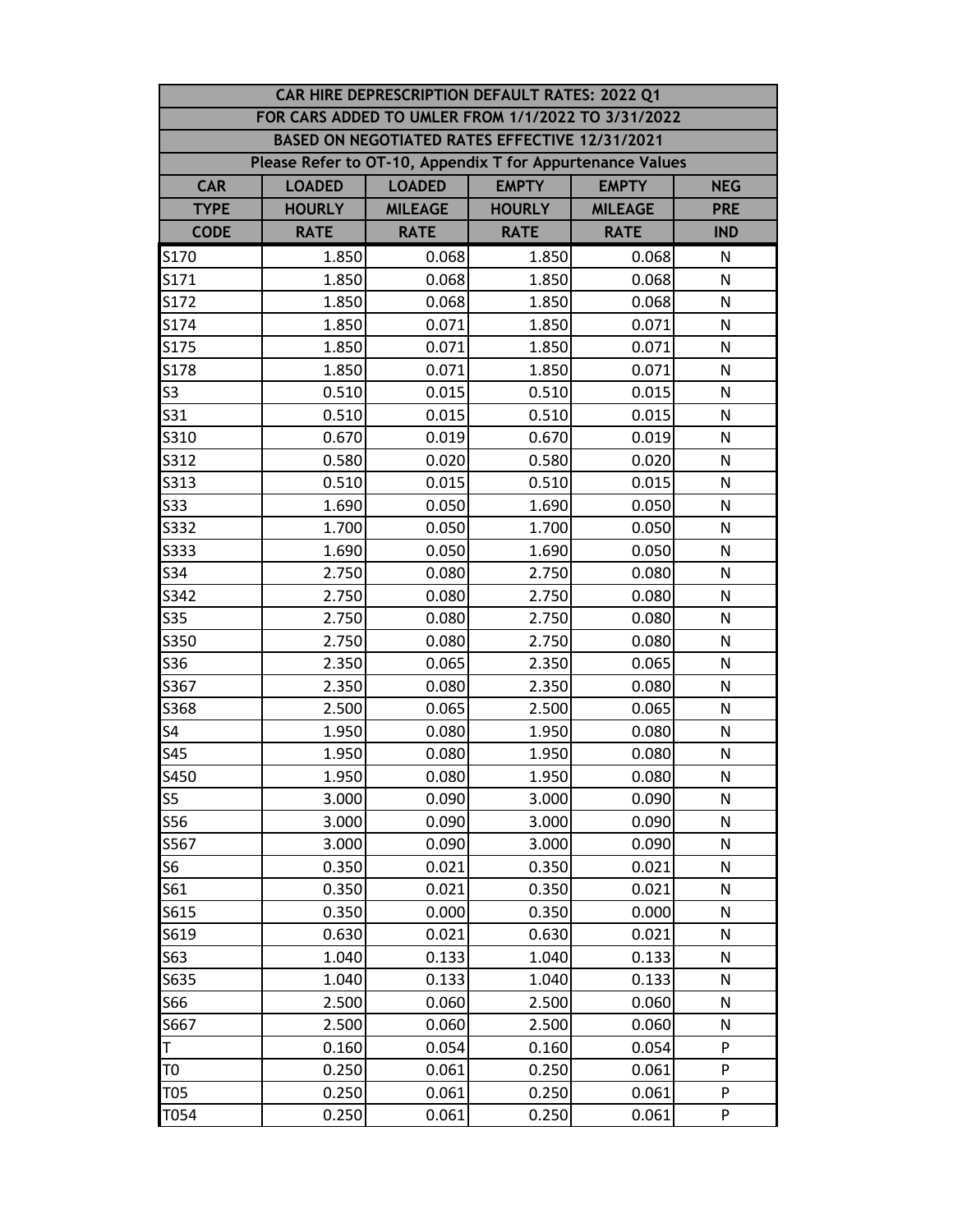|                                                           | CAR HIRE DEPRESCRIPTION DEFAULT RATES: 2022 Q1 |                |               |                |              |  |  |  |
|-----------------------------------------------------------|------------------------------------------------|----------------|---------------|----------------|--------------|--|--|--|
| FOR CARS ADDED TO UMLER FROM 1/1/2022 TO 3/31/2022        |                                                |                |               |                |              |  |  |  |
| BASED ON NEGOTIATED RATES EFFECTIVE 12/31/2021            |                                                |                |               |                |              |  |  |  |
| Please Refer to OT-10, Appendix T for Appurtenance Values |                                                |                |               |                |              |  |  |  |
| <b>CAR</b>                                                | <b>LOADED</b>                                  | <b>LOADED</b>  | <b>EMPTY</b>  | <b>EMPTY</b>   | <b>NEG</b>   |  |  |  |
| <b>TYPE</b>                                               | <b>HOURLY</b>                                  | <b>MILEAGE</b> | <b>HOURLY</b> | <b>MILEAGE</b> | <b>PRE</b>   |  |  |  |
| <b>CODE</b>                                               | <b>RATE</b>                                    | <b>RATE</b>    | <b>RATE</b>   | <b>RATE</b>    | <b>IND</b>   |  |  |  |
| T <sub>1</sub>                                            | 0.160                                          | 0.054          | 0.160         | 0.054          | P            |  |  |  |
| T <sub>10</sub>                                           | 0.160                                          | 0.054          | 0.160         | 0.054          | P            |  |  |  |
| T <sub>101</sub>                                          | 0.390                                          | 0.067          | 0.390         | 0.067          | P            |  |  |  |
| T104                                                      | 0.260                                          | 0.063          | 0.260         | 0.063          | P            |  |  |  |
| T105                                                      | 0.260                                          | 0.063          | 0.260         | 0.063          | P            |  |  |  |
| T106                                                      | 0.160                                          | 0.054          | 0.160         | 0.054          | P            |  |  |  |
| T107                                                      | 0.910                                          | 0.080          | 0.910         | 0.080          | P            |  |  |  |
| T108                                                      | 0.160                                          | 0.054          | 0.160         | 0.054          | P            |  |  |  |
| T <sub>17</sub>                                           | 0.160                                          | 0.054          | 0.160         | 0.054          | P            |  |  |  |
| T178                                                      | 0.160                                          | 0.054          | 0.160         | 0.054          | P            |  |  |  |
| T2                                                        | 0.250                                          | 0.061          | 0.250         | 0.061          | P            |  |  |  |
| T <sub>20</sub>                                           | 0.250                                          | 0.061          | 0.250         | 0.061          | P            |  |  |  |
| T208                                                      | 0.250                                          | 0.061          | 0.250         | 0.061          | P            |  |  |  |
| T <sub>3</sub>                                            | 0.250                                          | 0.061          | 0.250         | 0.061          | P            |  |  |  |
| T38                                                       | 0.250                                          | 0.061          | 0.250         | 0.061          | P            |  |  |  |
| T389                                                      | 0.250                                          | 0.061          | 0.250         | 0.061          | P            |  |  |  |
| T5                                                        | 0.160                                          | 0.054          | 0.160         | 0.054          | P            |  |  |  |
| T59                                                       | 0.160                                          | 0.054          | 0.160         | 0.054          | ${\sf P}$    |  |  |  |
| T598                                                      | 0.160                                          | 0.054          | 0.160         | 0.054          | P            |  |  |  |
| T8                                                        | 0.160                                          | 0.054          | 0.160         | 0.054          | P            |  |  |  |
| T84                                                       | 0.160                                          | 0.054          | 0.160         | 0.054          | P            |  |  |  |
| T844                                                      | 0.160                                          | 0.054          | 0.160         | 0.054          | P            |  |  |  |
| T85                                                       | 0.160                                          | 0.054          | 0.160         | 0.054          | P            |  |  |  |
| T856                                                      | 0.160                                          | 0.054          | 0.160         | 0.054          | P            |  |  |  |
| T <sub>9</sub>                                            | 0.250                                          | 0.061          | 0.250         | 0.061          | P            |  |  |  |
| T92                                                       | 0.250                                          | 0.061          | 0.250         | 0.061          | P            |  |  |  |
| T929                                                      | 0.250                                          | 0.061          | 0.250         | 0.061          | P            |  |  |  |
| V                                                         | 0.590                                          | 0.005          | 0.590         | 0.005          | N            |  |  |  |
| V0                                                        | 2.250                                          | 0.090          | 2.250         | 0.090          | N            |  |  |  |
| <b>V07</b>                                                | 2.250                                          | 0.090          | 2.250         | 0.090          | $\mathsf{N}$ |  |  |  |
| V077                                                      | 2.250                                          | 0.090          | 2.250         | 0.090          | N            |  |  |  |
| V <sub>2</sub>                                            | 1.900                                          | 0.200          | 2.000         | 0.260          | N            |  |  |  |
| V29                                                       | 1.900                                          | 0.200          | 2.000         | 0.260          | N            |  |  |  |
| V295                                                      | 1.900                                          | 0.200          | 2.000         | 0.260          | N            |  |  |  |
| V4                                                        | 0.590                                          | 0.005          | 0.590         | 0.005          | N            |  |  |  |
| V40                                                       | 0.880                                          | 0.065          | 0.880         | 0.065          | N            |  |  |  |
| V401                                                      | 0.880                                          | 0.065          | 0.880         | 0.065          | N            |  |  |  |
| V41                                                       | 0.590                                          | 0.005          | 0.590         | 0.005          | N            |  |  |  |
| V411                                                      | 0.590                                          | 0.057          | 0.590         | 0.057          | ${\sf N}$    |  |  |  |